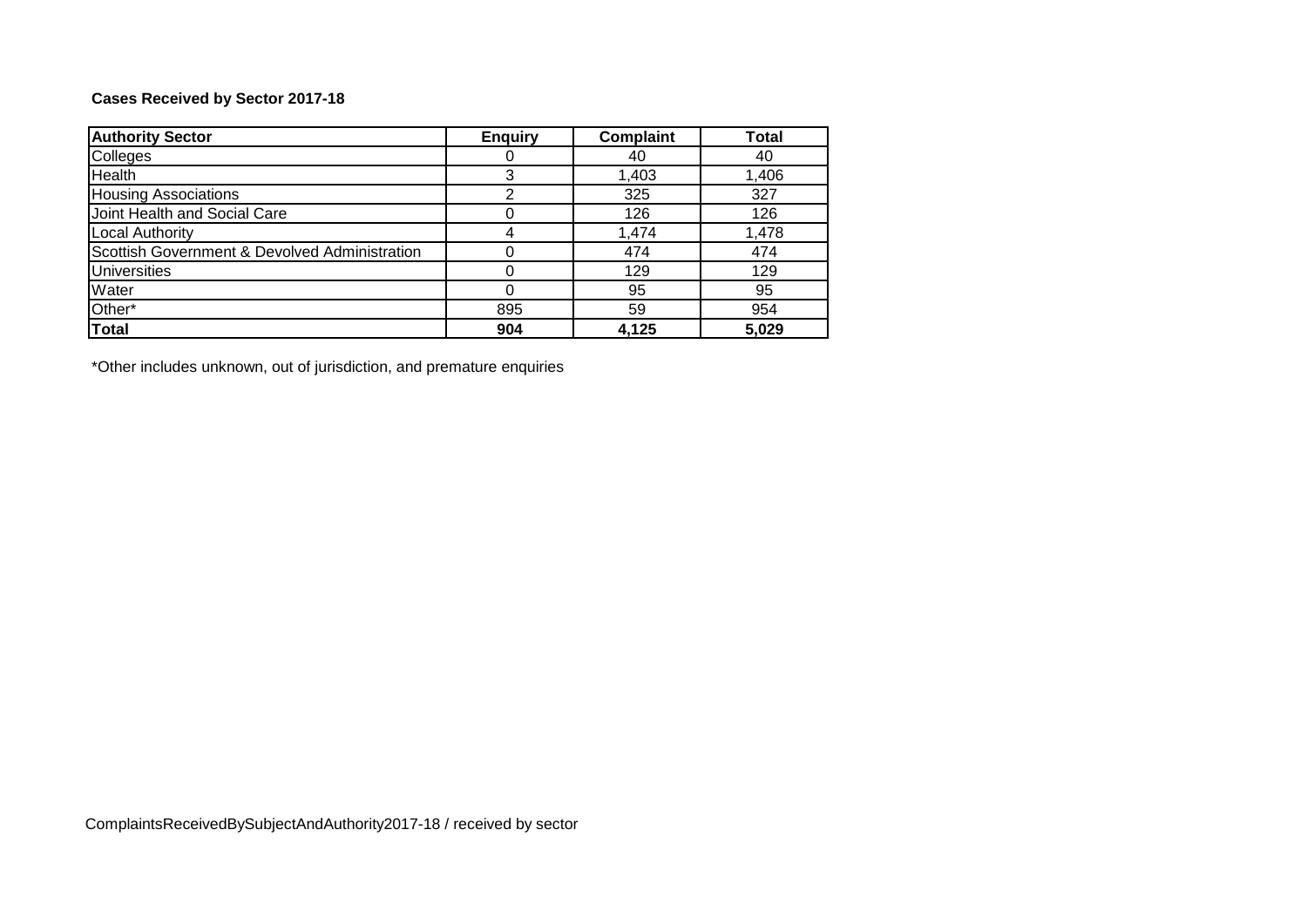## **College Complaints Received 2017-18**

| Subject                                                    | ξ<br>වි<br>ᇹ<br>ィ | ብን<br>ဥ္ပာ<br>≐ | ollege<br>Õ<br>yrshire | ollege<br>Ö<br>Glasgow<br>ð<br>City | College<br>Edinburgh | ollege<br>Ō<br>Fife | ৳<br>Φ<br>College<br>৯<br>흥<br>ਨਾਨ<br>$rac{6}{10}$<br>ਠ<br>σ<br>$\rm{~}$<br>Φ<br>orth<br>モ<br>호 로 링<br>도 모 | 9e<br>$rac{1}{\sigma}$<br>Ö<br>Clyde<br>Glasgow | College<br>Kelvin<br>Glasgow | ჵ<br>$rac{1}{\sqrt{2}}$<br>Ō<br>SS<br>erne<br><u>ځ</u> | 玉<br>ollege<br>ت<br>ray<br>š | arkshire<br>듦<br>த<br>Colleg<br>New | ರ<br>Scotlano<br>ast<br>ш<br>க<br>North<br>Colleg | arkshire<br>రా<br>€<br>Φ<br>흉흥<br>ဖာပ | cotland<br>ഗ<br>College<br>West | ollege<br>Ö<br>othian<br>Nest | Total |
|------------------------------------------------------------|-------------------|-----------------|------------------------|-------------------------------------|----------------------|---------------------|------------------------------------------------------------------------------------------------------------|-------------------------------------------------|------------------------------|--------------------------------------------------------|------------------------------|-------------------------------------|---------------------------------------------------|---------------------------------------|---------------------------------|-------------------------------|-------|
| Academic appeal / exam results / degree classification     | 0                 |                 | 0                      |                                     | 2                    |                     | 0                                                                                                          |                                                 | 0                            |                                                        | $\mathbf 0$                  | 0                                   |                                                   |                                       |                                 | $\mathbf 0$                   | 6     |
| Admissions                                                 |                   | $\Omega$        | $\Omega$               |                                     | $\Omega$             | $\Omega$            | $\Omega$                                                                                                   |                                                 |                              | $\Omega$                                               | $\mathbf 0$                  |                                     | $\Omega$                                          | $\Omega$                              | $\Omega$                        | $\Omega$                      | 3     |
| Antisocial behaviour                                       | $\Omega$          |                 | 0                      |                                     | 0                    |                     | $\Omega$                                                                                                   |                                                 | 0                            |                                                        | $\mathbf 0$                  | 0                                   | 0                                                 | $\Omega$                              |                                 | 0                             |       |
| Communication / staff attitude / dignity / confidentiality | $\mathbf 0$       |                 |                        |                                     | 0                    |                     |                                                                                                            |                                                 | 0                            |                                                        | $\mathbf 0$                  | 0                                   | 0                                                 | 0                                     |                                 | $\mathbf 0$                   | 5     |
| Complaints handling                                        | 0                 |                 | $\overline{2}$         |                                     | 2                    |                     | $\Omega$                                                                                                   | U                                               | 0                            |                                                        | $\mathbf 0$                  | 0                                   | 0                                                 | $\Omega$                              |                                 | $\Omega$                      | 5     |
| Policy / administration                                    | $\Omega$          |                 |                        |                                     | $\Omega$             |                     | $\Omega$                                                                                                   | 0                                               | $\Omega$                     |                                                        | $\mathbf 0$                  | $\overline{2}$                      | 0                                                 | $\Omega$                              |                                 | $\Omega$                      | 5     |
| Special needs - assessment and provision                   | $\Omega$          |                 | $\Omega$               |                                     |                      | $\Omega$            |                                                                                                            |                                                 | $\Omega$                     |                                                        |                              | 0                                   | 0                                                 | $\Omega$                              |                                 | $\Omega$                      | 4     |
| Teaching and supervision                                   | $\Omega$          |                 |                        |                                     |                      |                     | $\Omega$                                                                                                   |                                                 |                              |                                                        | $\mathbf 0$                  | 0                                   | 0                                                 | $\Omega$                              |                                 |                               | 6     |
| Welfare                                                    | $\Omega$          |                 | $\mathbf 0$            |                                     | 0                    |                     | $\Omega$                                                                                                   |                                                 | 0                            |                                                        | $\mathbf 0$                  | 0                                   | 0                                                 | $\Omega$                              | $\Omega$                        | 0                             |       |
| Subject Unknown                                            | 2                 |                 | $\mathbf 0$            |                                     | 0                    |                     |                                                                                                            | . .                                             | 0                            |                                                        | $\mathbf 0$                  | 0                                   | 0                                                 | $\Omega$                              |                                 | $\Omega$                      |       |
| <b>Total</b>                                               | 3                 |                 | 5                      | 2                                   | 6                    | 3                   | 3                                                                                                          | 2                                               | 2                            |                                                        |                              | 3                                   |                                                   |                                       |                                 |                               | 40    |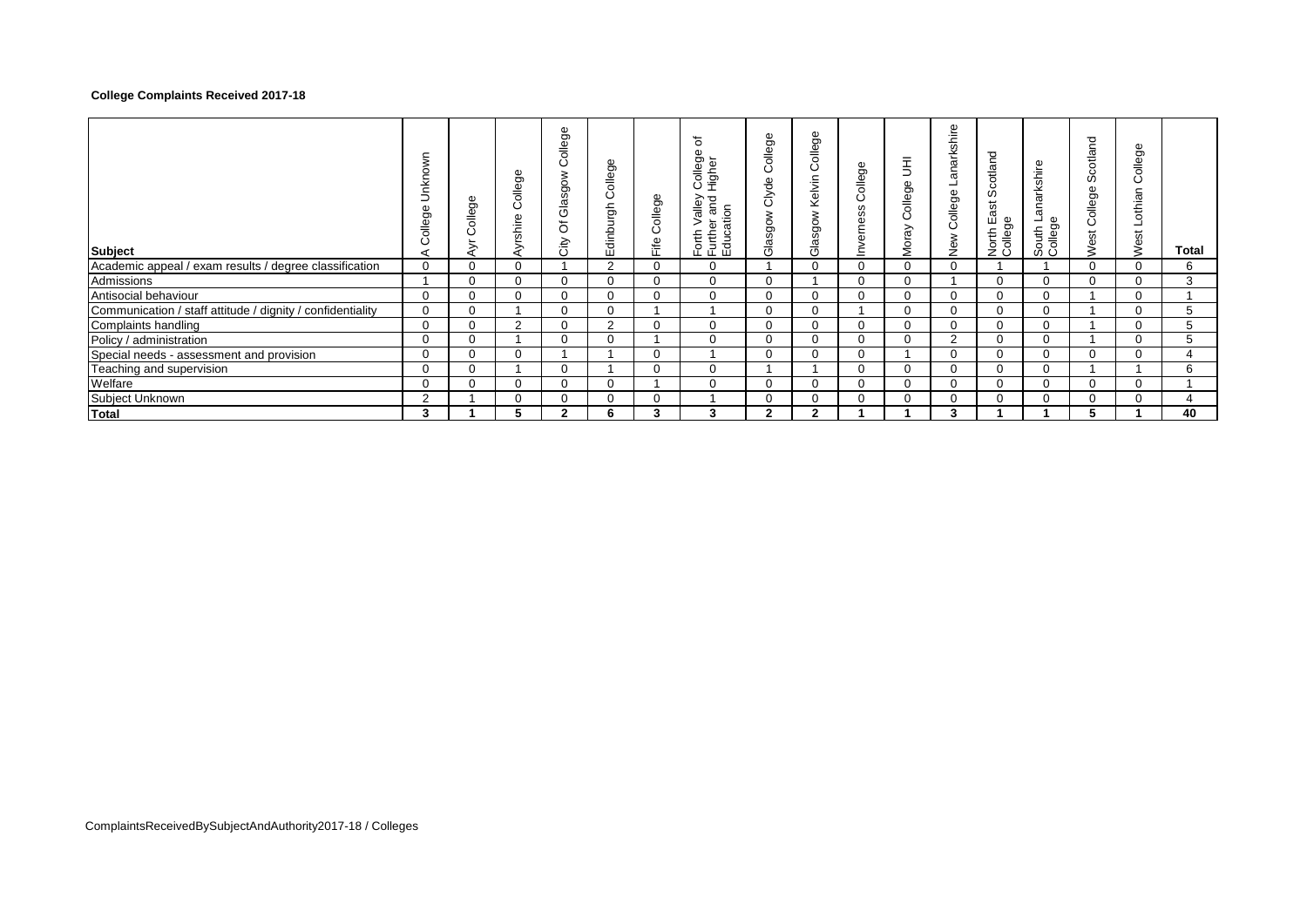## **University Complaints Received 2017-18**

| <b>Subject</b>                                             | Unknown<br>University<br>⋖ | University<br>Edinburgh Napier | Caledonian<br>Glasgow C<br>University | Heriot-Watt University | Queen Margaret University | University<br>ural<br>$\propto$<br>Scotland's<br>College | Gordon<br>The Robert<br>University | Aberdeen<br>$\overline{\mathsf{o}}$<br>University | Abertay<br>$\rm \overline{o}$<br>University<br>Dundee | Dundee<br>$\overline{\circ}$<br>University | Edinburgh<br>đ<br>University | Glasgow<br>৳<br>University | Andrews<br>ö<br>$\overline{\mathrm{o}}$<br>University | Stirling<br>đ<br>University | Strathclyde<br>$\overline{\mathsf{o}}$<br>University | Highlands<br>the<br>đ<br>Islands<br>University<br>and | ৳<br>West<br>the<br>$\overline{\sigma}$<br>University<br>Scotland | <b>Total</b>             |
|------------------------------------------------------------|----------------------------|--------------------------------|---------------------------------------|------------------------|---------------------------|----------------------------------------------------------|------------------------------------|---------------------------------------------------|-------------------------------------------------------|--------------------------------------------|------------------------------|----------------------------|-------------------------------------------------------|-----------------------------|------------------------------------------------------|-------------------------------------------------------|-------------------------------------------------------------------|--------------------------|
| Academic appeal / exam results / degree classification     |                            | 4                              | 3                                     | $\overline{2}$         | 2                         | $\mathbf 0$                                              | $\overline{7}$                     | 5                                                 |                                                       | $\Omega$                                   | $\overline{7}$               | 2                          | 2                                                     |                             | 3                                                    | $\Omega$                                              | 10                                                                | 50                       |
| Accommodation                                              | 0                          | 0                              | 0                                     | $\mathbf 0$            | 0                         | $\mathbf 0$                                              |                                    | $\mathbf 0$                                       | $\Omega$                                              | $\Omega$                                   | 0                            | $\Omega$                   | $\Omega$                                              | $\Omega$                    | 0                                                    | 0                                                     | 0                                                                 |                          |
| Admissions                                                 | $\Omega$                   | $\Omega$                       | $\Omega$                              | $\Omega$               | $\Omega$                  | $\Omega$                                                 | $\Omega$                           | $\Omega$                                          | $\Omega$                                              | $\Omega$                                   | 2                            |                            | $\Omega$                                              | $\Omega$                    | $\Omega$                                             |                                                       | $\Omega$                                                          | 4                        |
| Communication / staff attitude / dignity / confidentiality | 0                          |                                |                                       |                        | $\mathbf 0$               | $\Omega$                                                 | $\mathbf 0$                        | 3                                                 | $\Omega$                                              | $\Omega$                                   | $\Omega$                     | $\Omega$                   | $\Omega$                                              |                             | $\Omega$                                             | $\Omega$                                              | 0                                                                 | $\overline{\phantom{a}}$ |
| Complaints handling                                        | 0                          | 0                              | $\overline{2}$                        |                        | $\mathbf 0$               | $\mathbf 0$                                              |                                    |                                                   | $\Omega$                                              |                                            | 2                            |                            | $\Omega$                                              | $\Omega$                    | $\Omega$                                             | 0                                                     | 0                                                                 | 9                        |
| Grants / allowances / bursaries                            | 0                          | 0                              | $\mathbf 0$                           | $\Omega$               | $\mathbf 0$               | $\mathbf 0$                                              |                                    | $\Omega$                                          | $\Omega$                                              | $\Omega$                                   | $\Omega$                     | $\Omega$                   | $\Omega$                                              | $\Omega$                    | $\Omega$                                             | $\Omega$                                              | 0                                                                 |                          |
| Personnel matters                                          | $\Omega$                   | 0                              | $\Omega$                              | $\Omega$               | $\mathbf 0$               | $\Omega$                                                 | $\mathbf 0$                        | $\Omega$                                          | $\Omega$                                              | $\Omega$                                   | $\Omega$                     | $\Omega$                   | $\Omega$                                              |                             | 2                                                    | $\Omega$                                              | 0                                                                 | 3                        |
| Plagiarism and intellectual property                       | $\Omega$                   | 0                              | $\Omega$                              | $\Omega$               | $\mathbf 0$               | $\Omega$                                                 | $\mathbf 0$                        | $\Omega$                                          | $\Omega$                                              | $\Omega$                                   | $\Omega$                     | $\Omega$                   | $\Omega$                                              | $\Omega$                    | $\Omega$                                             | $\Omega$                                              |                                                                   |                          |
| Policy / administration                                    |                            | $\Delta$                       | 2                                     |                        |                           |                                                          | 2                                  | $\Omega$                                          | $\Omega$                                              | $\Omega$                                   | $\Omega$                     | 3                          | $\Omega$                                              | $\Omega$                    | $\Omega$                                             | $\Omega$                                              | 5                                                                 | 20                       |
| Property                                                   | $\Omega$                   | 0                              | $\mathbf 0$                           | $\Omega$               | $\mathbf 0$               | $\mathbf 0$                                              | $\mathbf{0}$                       | $\Omega$                                          | $\Omega$                                              | $\Omega$                                   |                              | $\Omega$                   | $\Omega$                                              | $\Omega$                    | $\Omega$                                             | $\Omega$                                              | $\Omega$                                                          |                          |
| Special needs - assessment and provision                   | $\Omega$                   | $\Omega$                       | $\Omega$                              | $\Omega$               | $\mathbf 0$               | $\Omega$                                                 | $\mathbf 0$                        |                                                   | $\Omega$                                              | $\Omega$                                   | $\Omega$                     |                            | $\Omega$                                              | $\Omega$                    | $\Omega$                                             | $\Omega$                                              | 0                                                                 | $\overline{2}$           |
| Student discipline                                         | 0                          | 0                              | $\Omega$                              |                        | $\mathbf 0$               | $\Omega$                                                 | 3                                  |                                                   | $\Omega$                                              | $\Omega$                                   | $\Omega$                     |                            | $\Omega$                                              | $\Omega$                    | $\Omega$                                             | 0                                                     | 3                                                                 | 9                        |
| Teaching and supervision                                   | $\Omega$                   | $\Omega$                       |                                       | $\Omega$               | $\Omega$                  | $\Omega$                                                 | $\mathbf{0}$                       | 2                                                 | $\Omega$                                              | $\Omega$                                   |                              | $\Omega$                   | $\Omega$                                              | 2                           | 4                                                    |                                                       | 3                                                                 | 14                       |
| Welfare                                                    | 0                          | 0                              | $\mathbf 0$                           |                        | $\mathbf 0$               | $\mathbf 0$                                              | $\mathbf{0}$                       | $\Omega$                                          | $\Omega$                                              | $\Omega$                                   | $\Omega$                     | $\Omega$                   |                                                       | $\Omega$                    | $\Omega$                                             | 0                                                     | 0                                                                 | $\overline{2}$           |
| Out Of Jurisdiction                                        | 0                          | 0                              | $\mathbf 0$                           | $\Omega$               | $\mathbf 0$               | $\mathbf 0$                                              | $\mathbf 0$                        | $\Omega$                                          | $\Omega$                                              | $\Omega$                                   |                              | $\Omega$                   | $\Omega$                                              | $\Omega$                    | $\Omega$                                             | 0                                                     | 0                                                                 |                          |
| Subject Unknown                                            | 0                          |                                | $\mathbf 0$                           | $\Omega$               | $\mathbf 0$               | $\mathbf 0$                                              | $\mathbf{0}$                       | $\mathbf 0$                                       | $\Omega$                                              | $\Omega$                                   | $\mathbf 0$                  | $\Omega$                   | 2                                                     | $\Omega$                    | 0                                                    |                                                       | 0                                                                 | 4                        |
| Total                                                      | $\mathbf{2}$               | 10                             | 9                                     | 7                      | 3                         |                                                          | 15                                 | 13                                                |                                                       |                                            | 14                           | 9                          | 5                                                     | 5                           | 9                                                    | 3                                                     | 22                                                                | 129                      |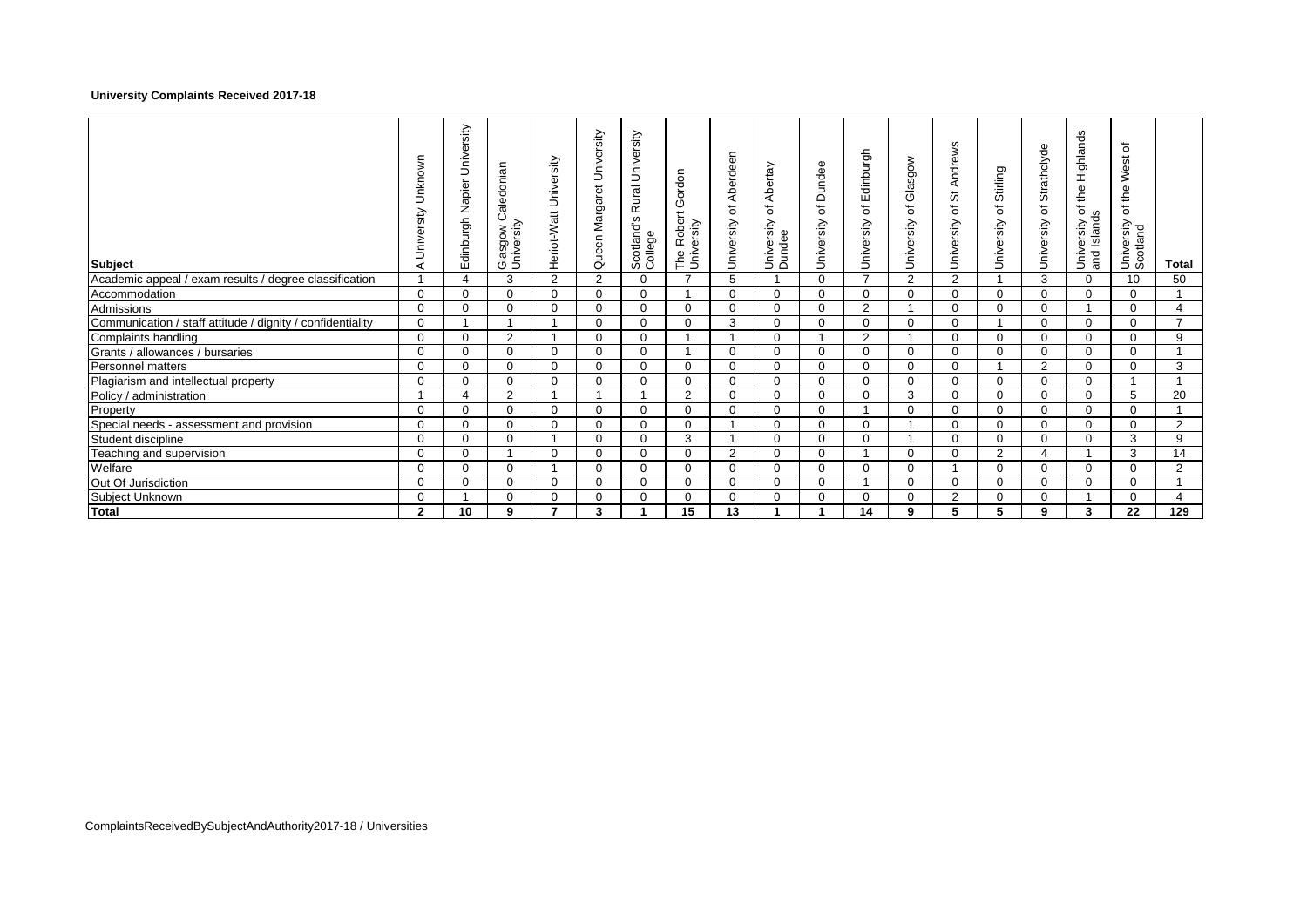#### **Health Complaints Received 2017-18**

|                                                                  |                                 |                                                  |                                |                                             |                             |                                       |                          | <b>Health Boards</b>                                 |                            |                            |                                |                               |                                  |                         |                               |                                             |                              |                          | Special Health Boards                   |                                                                    | Other<br>Health<br>Authorities             |                                             |                                                   | <b>Family Health Services</b> |                                               |                |
|------------------------------------------------------------------|---------------------------------|--------------------------------------------------|--------------------------------|---------------------------------------------|-----------------------------|---------------------------------------|--------------------------|------------------------------------------------------|----------------------------|----------------------------|--------------------------------|-------------------------------|----------------------------------|-------------------------|-------------------------------|---------------------------------------------|------------------------------|--------------------------|-----------------------------------------|--------------------------------------------------------------------|--------------------------------------------|---------------------------------------------|---------------------------------------------------|-------------------------------|-----------------------------------------------|----------------|
| <b>Subject</b>                                                   | Unknown<br>Board<br>Health<br>⊄ | ၯ<br>Ë<br>Arran<br>and<br>yrshire<br>oard<br>∢−− | Board<br>SHN<br><b>Borders</b> | SHR<br>Galloway<br>and<br>Dumfries<br>Board | Board<br>$rac{2}{5}$<br>e∦⊺ | Board<br><b>SHN</b><br>Valley<br>orth | Board<br>SHR<br>Grampian | Clyde<br>and<br>Glasgow<br>Greater Glas<br>NHS Board | Board<br>SHR<br>Highland I | Board<br>SHN<br>anarkshire | Board<br>$rac{9}{2}$<br>othian | Board<br><b>SHR</b><br>Orkney | Board<br>$rac{9}{2}$<br>Shetland | Board<br>SHR<br>Tayside | Board<br>SHN<br>Nestern Isles | National<br>ubilee<br>Golden Ju<br>Hospital | $\overline{z}$<br><b>SHA</b> | Scotland<br>Health<br>ΨŞ | vice<br>ਨ<br>ഗ<br>Ambulance<br>Scottish | $\mathsf{\tilde{p}}$<br>Board<br>Hospital<br>The State<br>Scotland | vice:<br>Ser<br>NHS National S<br>Scotland | ctices<br>ēم<br>Dental<br>య<br>entists<br>Ā | Practices<br>$\frac{\rho}{\mathcal{O}}$<br>ಯ<br>க | Opticians                     | Pharmacy<br>య<br>sts<br>Pharmacis<br>Services | <b>Total</b>   |
| Admission / discharge / transfer procedures                      | $\Omega$                        |                                                  | 0                              |                                             | 3                           | $\mathbf{0}$                          | 3                        | 5                                                    |                            | 3                          | 3                              |                               | $\Omega$                         |                         | $\mathbf 0$                   | $\Omega$                                    | $\mathbf{0}$                 | $\mathbf 0$              | 2                                       | $\mathbf{0}$                                                       | $\Omega$                                   | $\Omega$                                    |                                                   | $\mathbf 0$                   |                                               | 25             |
| Adult Social Work Services (Highland NHS Only)                   | 0                               | $\Omega$                                         | 0                              | $\mathbf{0}$                                | 0                           | $\mathbf{0}$                          | 0                        |                                                      | 2                          | 0                          | 0                              |                               | $\Omega$                         | $\Omega$                | $\mathbf 0$                   |                                             | $\mathbf{0}$                 | $\mathbf{0}$             | $\Omega$                                | $\mathbf{0}$                                                       | $\mathbf 0$                                | $\mathbf 0$                                 | 0                                                 | $\mathbf 0$                   | 0                                             | $\overline{2}$ |
| Appliances / equipment / premises                                | $\Omega$                        | $\Omega$                                         | 0                              | $\Omega$                                    | $\Omega$                    | $\mathbf{0}$                          | $\mathbf 0$              | $\Omega$                                             | $\Omega$                   |                            |                                | $\Omega$                      | $\Omega$                         | $\Omega$                | $\Omega$                      | $\Omega$                                    | 0                            | $\Omega$                 | $\Omega$                                | $\Omega$                                                           | 0                                          | $\Omega$                                    | 0                                                 | $\Omega$                      | $\Omega$                                      | $\overline{2}$ |
| Appointments / Admissions (delay / cancellation / waiting lists) |                                 | 3                                                | $\Omega$                       | 2                                           | 3                           | 2                                     | 6                        | 23                                                   | 5                          | 11                         | 8                              |                               | $\Omega$                         | 5                       |                               |                                             | $\mathbf{0}$                 | $\mathbf 0$              | $\Omega$                                | $\Omega$                                                           | $\Omega$                                   | $\overline{\mathbf{4}}$                     | 12                                                | $\Omega$                      | $\Omega$                                      | 87             |
| Clinical treatment / diagnosis                                   | 8                               | 48                                               | 8                              | 35                                          | 38                          | 31                                    | 52                       | 148                                                  | 44                         | 59                         | 112                            | 2                             | 8                                | 61                      | 3                             | 5                                           | $\overline{4}$               | $\Omega$                 | $\overline{7}$                          | $\Omega$                                                           | $\Omega$                                   | 42                                          | 153                                               | $\mathbf 0$                   | $\overline{2}$                                | 870            |
| Communication / staff attitude / dignity / confidentiality       |                                 | 2                                                | 0                              |                                             | $\Delta$                    | 2                                     | 6                        | 13                                                   | 9                          | 3                          | 17                             |                               | $\Omega$                         | 9                       |                               |                                             |                              | $\mathbf 0$              | 2                                       | $\Omega$                                                           |                                            | 3                                           | 35                                                | $\Omega$                      | $\overline{2}$                                | 112            |
| Complaints handling                                              | $\overline{4}$                  | 6                                                | 0                              | $\Omega$                                    | $\Omega$                    | 3                                     | 8                        | 8                                                    | 5                          | 2                          | $\overline{ }$                 | ŋ                             | $\Omega$                         | $\overline{7}$          |                               | $\Omega$                                    | 0                            | $\Omega$                 | $\Omega$                                | $\Omega$                                                           | 0                                          | 3                                           | $\overline{7}$                                    |                               | $\overline{1}$                                | 63             |
| Continuing care                                                  | $\Omega$                        | $\Omega$                                         | 0                              | $\Omega$                                    | $\Omega$                    | $\Omega$                              | $\mathbf{0}$             |                                                      | 3                          | $\mathbf{0}$               | $\Omega$                       | $\Omega$                      | $\Omega$                         | $\Omega$                | $\Omega$                      | $\Omega$                                    | $\mathbf{0}$                 | $\mathbf 0$              | $\Omega$                                | $\Omega$                                                           | $\Omega$                                   | $\Omega$                                    | $\Omega$                                          | $\Omega$                      | $\Omega$                                      | $\overline{4}$ |
| Failure to send ambulance / delay in sending ambulance           | 0                               | $\Omega$                                         | 0                              | $\Omega$                                    | $\Omega$                    | $\mathbf{0}$                          | $\mathbf 0$              | $\Omega$                                             | $\Omega$                   | $\mathbf 0$                | $\Omega$                       |                               | $\Omega$                         | $\Omega$                | $\Omega$                      |                                             | $\mathbf{0}$                 | $\mathbf 0$              | 10                                      | $\Omega$                                                           | $\Omega$                                   | $\Omega$                                    | $\Omega$                                          | $\mathbf 0$                   | $\Omega$                                      | 10             |
| Hotel services - food / laundry etc                              | $\mathbf 0$                     |                                                  | 0                              | $\Omega$                                    | $\Omega$                    | $\Omega$                              | $\Omega$                 |                                                      | 0                          | 0                          | $\Omega$                       |                               |                                  | $\Omega$                | $\Omega$                      |                                             | 0                            | $\mathbf 0$              | $\Omega$                                | $\Omega$                                                           | $\Omega$                                   | $\Omega$                                    | $\Omega$                                          | $\Omega$                      | $\Omega$                                      | 3              |
| Hygiene / cleanliness / infection control                        | $\mathbf 0$                     | $\Omega$                                         | 0                              | $\Omega$                                    | $\Omega$                    | 0                                     | $\mathbf 0$              |                                                      | $\mathbf{0}$               |                            |                                | $\Omega$                      | $\Omega$                         | $\Omega$                | $\Omega$                      |                                             | $\mathbf{0}$                 | $\mathbf 0$              | $\Omega$                                | $\mathbf 0$                                                        | 0                                          | $\overline{1}$                              | $\mathbf 0$                                       | $\mathbf{0}$                  | $\Omega$                                      | 3              |
| Lists (incl difficulty registering and removal from lists)       | $\Omega$                        | $\Omega$                                         | 0                              | $\Omega$                                    | $\Omega$                    | 0                                     |                          |                                                      | $\mathbf 0$                | $\mathbf 0$                | $\mathbf 0$                    |                               | $\Omega$                         |                         | $\Omega$                      | $\Omega$                                    | $\mathbf 0$                  | $\mathbf 0$              | $\Omega$                                | $\mathbf 0$                                                        | 0                                          | $\overline{1}$                              | 18                                                | $\mathbf{0}$                  | $\Omega$                                      | 21             |
| Nurses / nursing care                                            | $\mathbf 0$                     | $\overline{2}$                                   | $\overline{2}$                 |                                             | $\overline{2}$              | 2                                     |                          |                                                      | $\overline{2}$             | $\overline{4}$             | 3                              |                               | $\Omega$                         | 2                       | $\mathbf 0$                   |                                             | $\mathbf{0}$                 | $\mathbf 0$              | $\Omega$                                | $\mathbf 0$                                                        | 0                                          | $\mathbf 0$                                 | $\mathbf 0$                                       | $\mathbf 0$                   | $\mathbf 0$                                   | 28             |
| Other                                                            | $\Omega$                        | $\Omega$                                         | 0                              | $\Omega$                                    | $\mathbf 0$                 | $\mathbf 0$                           |                          | 2                                                    | $\mathbf 0$                | $\mathbf 0$                | $\Omega$                       |                               | $\Omega$                         | $\Omega$                | $\Omega$                      |                                             | $\mathbf 0$                  | $\mathbf 0$              | $\Omega$                                | $\Omega$                                                           | $\mathbf 0$                                | $\overline{1}$                              | 2                                                 |                               | $\Omega$                                      |                |
| Policy / administration                                          |                                 | $\overline{0}$                                   |                                |                                             | $\overline{2}$              |                                       | $\overline{\mathbf{4}}$  | -                                                    | 3                          | 2                          | 11                             | $\Omega$                      |                                  | 5                       | $\overline{2}$                |                                             | $\mathbf 0$                  | $\mathbf 0$              | 3                                       |                                                                    | $\mathbf 0$                                | $\overline{4}$                              | 12                                                | $\mathbf{0}$                  | -1                                            | 62             |
| Record keeping                                                   | $\Omega$                        | $\Omega$                                         |                                | $\Omega$                                    | $\mathbf 0$                 | $\mathbf 0$                           |                          |                                                      | $\mathbf 0$                |                            |                                | $\Omega$                      | $\Omega$                         | $\Omega$                | $\mathbf 0$                   | $\Omega$                                    | $\mathbf 0$                  | $\mathbf 0$              | $\Omega$                                | $\mathbf 0$                                                        | $\Omega$                                   | $\mathbf 0$                                 |                                                   | $\mathbf 0$                   | $\Omega$                                      | 6              |
| Out of jurisdiction                                              |                                 | $\Omega$                                         | 0                              | $\mathbf 0$                                 | $\mathbf 0$                 |                                       | $\mathbf 0$              |                                                      | $\mathbf 0$                | $\mathbf 0$                | $\mathbf 0$                    |                               | $\Omega$                         |                         | $\mathbf 0$                   |                                             | 0                            |                          | $\mathbf 0$                             | $\mathbf 0$                                                        | $\mathbf 0$                                | $\mathbf 0$                                 | 0                                                 | $\mathbf 0$                   | $\mathbf 0$                                   |                |
| Subject unknown                                                  | 14                              | $\overline{2}$                                   | 0                              | 2                                           | 3                           | 3                                     |                          | 12                                                   | 3                          | 8                          | 9                              |                               |                                  | 9                       | $\mathbf 0$                   | $\Omega$                                    | $\mathbf 0$                  | $\mathbf 0$              |                                         | 0                                                                  | 0                                          | 3                                           | 17                                                | $\mathbf 0$                   | $\Omega$                                      | 94             |
| <b>Total</b>                                                     | 30                              | 65                                               | $12 \,$                        | 43                                          | 55                          | 45                                    | 87                       | 228                                                  | 77                         | 95                         | 173                            | 3                             | 11                               | 101                     | 8                             | 6                                           | 5                            | -1                       | 28                                      |                                                                    | $\overline{\phantom{a}}$                   | 62                                          | 258                                               | $\overline{2}$                | 6                                             | 1,403          |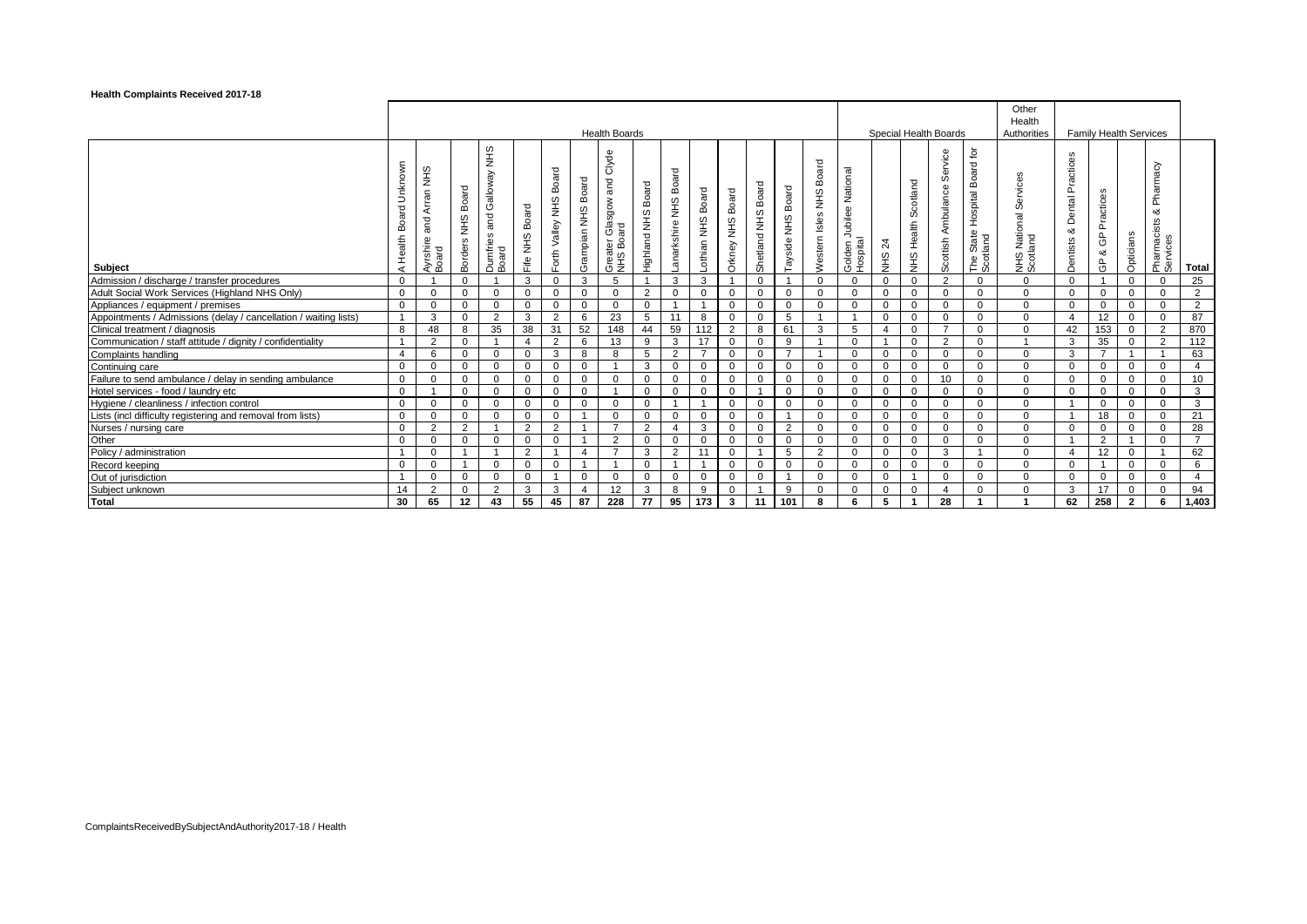#### **Joint Health & Social Care Complaints Received 2017-18**

| <b>Subject Group</b> | <b>Subject</b>                                                                    | $\left($<br>£  | HSCP<br>$\Phi$<br>inshir<br>Aberdee | HSCP<br>Angus  | HSCP<br><b>Bute</b><br>ng<br>Ta<br>llvBu | HSCP<br>Dundee | HSCP<br>Dunbartonshire<br>East | Lothian HSCP<br>East | HSCP<br>Renfrewshire<br>East | Edinburgh HSCP | Falkirk HSCP   | HSCP<br>$=$    | HSCP<br>City<br>Glasgow | HSCP<br>nverclyde      | Moray HSCP     | НSCP<br>Ayrshire<br><b>Sort</b> | HSCP<br><b>Jorth Lanarkshire</b> | HSCP<br>Orkney | HSCP<br>and Kinross<br>Perth | Renfrewshire HSCP | South Ayrshire HSCP | Lanarkshire HSCP<br>South | HSCP<br><b>Nest Dunbartonshire</b> | Lothian HSCP<br>Nest | Total          |
|----------------------|-----------------------------------------------------------------------------------|----------------|-------------------------------------|----------------|------------------------------------------|----------------|--------------------------------|----------------------|------------------------------|----------------|----------------|----------------|-------------------------|------------------------|----------------|---------------------------------|----------------------------------|----------------|------------------------------|-------------------|---------------------|---------------------------|------------------------------------|----------------------|----------------|
| <b>HSCP - Health</b> | Admission / discharge / transfer procedures                                       | $\mathbf{0}$   | $\mathbf 0$                         | $\mathbf{0}$   | $\mathbf{0}$                             | $\mathbf{0}$   | $\mathbf{0}$                   | $\mathbf{0}$         | $\mathbf{0}$                 | $\mathbf{0}$   | $\mathbf{0}$   | $\mathbf{0}$   | $\mathbf 0$             | $\mathbf{0}$           | $\mathbf{0}$   | 0                               | $\mathbf 0$                      | $\mathbf{0}$   | $\mathbf{0}$                 |                   | $\mathbf{0}$        | $\mathbf{0}$              | $\overline{0}$                     | $\mathbf{0}$         |                |
|                      | Appointments / Admissions (delay / cancellation / waiting lists)                  | $\mathbf{0}$   | $\mathbf 0$                         | $\mathbf 0$    | $\mathbf{0}$                             | $\mathbf{0}$   | $\mathbf{0}$                   | $\mathbf{0}$         | $\mathbf{0}$                 | $\overline{1}$ | $\mathbf{0}$   | $\mathbf{0}$   | $\overline{1}$          | $\mathbf{0}$           | $\mathbf{0}$   | $\mathbf{0}$                    | $\mathbf{0}$                     | $\mathbf{0}$   | $\mathbf{0}$                 | $\mathbf{0}$      | $\mathbf{0}$        | $\mathbf{0}$              | $\overline{0}$                     | $\overline{0}$       | $\overline{2}$ |
|                      | Clinical treatment / Diagnosis                                                    | $\Omega$       | $^{\circ}$                          | $\mathbf{0}$   | $\mathbf{0}$                             | $\mathbf{0}$   | $\mathbf{0}$                   | $\overline{1}$       | $\overline{1}$               | $\mathbf{3}$   | $\mathbf{0}$   | $\mathbf{0}$   | $\mathbf{1}$            | $\overline{1}$         | $\mathbf{0}$   | $\mathbf{0}$                    | $\mathbf{0}$                     | $\mathbf{0}$   | $\mathbf{0}$                 | $\overline{0}$    | $\overline{0}$      | $\overline{0}$            | $\overline{0}$                     | $\mathbf{3}$         | 10             |
|                      | Communication / staff attitude / dignity / confidentiality                        | $\Omega$       | $^{\circ}$                          | $\mathbf{0}$   | $\mathbf{0}$                             | $\mathbf{0}$   | $\mathbf{0}$                   | $\overline{1}$       | $\mathbf{0}$                 | $\Omega$       | $\Omega$       | $\Omega$       | 2                       | $\mathbf{0}$           | $\Omega$       | $\mathbf{0}$                    | $\mathbf{0}$                     | $\Omega$       | $\Omega$                     | $\Omega$          | $\overline{1}$      | $\overline{0}$            | $\overline{0}$                     | $\Omega$             | $\overline{4}$ |
|                      | Complaints handling                                                               | $\Omega$       | $\Omega$                            | $\mathbf{0}$   | $\mathbf{0}$                             | $\mathbf{0}$   | $\mathbf{0}$                   | $\mathbf{0}$         | $\mathbf{0}$                 | $\mathbf{0}$   | $\mathbf{0}$   | $\Omega$       | $\overline{2}$          | $\mathbf{0}$           | $\mathbf{0}$   | $\mathbf{0}$                    | $\mathbf{0}$                     | $\Omega$       | $\Omega$                     | $\mathbf{0}$      | $\mathbf{0}$        | $\overline{0}$            | $\overline{0}$                     |                      | $\overline{3}$ |
|                      | Nurses / Nursing Care                                                             | $\mathbf{0}$   | $\mathbf 0$                         | $\mathbf{0}$   | $\mathbf{0}$                             | $\mathbf{0}$   | $\mathbf{0}$                   | $\mathbf{0}$         | $\mathbf{0}$                 | $\mathbf{0}$   | $\mathbf{0}$   | $\mathbf 0$    | $\overline{1}$          | $\mathbf{0}$           | $\mathbf{0}$   | $\mathbf{0}$                    | $\mathbf{0}$                     | $\mathbf{0}$   | $\mathbf{0}$                 | $\mathbf{0}$      | $\mathbf{0}$        | $\overline{0}$            | $\overline{0}$                     | $\overline{0}$       |                |
|                      | Other                                                                             | $\Omega$       | $\overline{0}$                      | $\overline{0}$ | $\mathbf{0}$                             | $\mathbf{0}$   | $\mathbf{0}$                   | $\mathbf{0}$         | $\mathbf{0}$                 | $\mathbf{0}$   | $\mathbf{0}$   | $\overline{1}$ | $\mathbf{0}$            | $\mathbf{0}$           | $\mathbf{0}$   | $\mathbf{0}$                    | $\mathbf{0}$                     | $\mathbf{0}$   | $\mathbf{0}$                 | $\mathbf{0}$      | $\overline{0}$      | $\overline{0}$            | $\overline{0}$                     | $\mathbf{0}$         |                |
|                      | Policy / administration                                                           | $\Omega$       | $^{\circ}$                          | $\overline{0}$ | $\mathbf{0}$                             | $\mathbf{0}$   | $\mathbf{1}$                   | $\mathbf{0}$         | $\mathbf{0}$                 | $\mathbf{0}$   | $\mathbf{0}$   | $\Omega$       | $\mathbf{0}$            | $\mathbf{0}$           | $\overline{0}$ | $\mathbf{0}$                    | $\mathbf{0}$                     | $\overline{0}$ | $\mathbf{0}$                 | $\mathbf{0}$      | $\mathbf{0}$        | $\overline{0}$            | $\overline{0}$                     | $\overline{1}$       | $\overline{2}$ |
|                      | Record Keeping                                                                    | $^{\circ}$     | $^{\circ}$                          | $\mathbf{0}$   | $\mathbf{0}$                             | $\mathbf{0}$   | $\mathbf{1}$                   | $\mathbf{0}$         | $\mathbf{0}$                 | $\mathbf{0}$   | $\mathbf{0}$   | $\mathbf{0}$   | $\mathbf{0}$            | $\mathbf{0}$           | $\overline{0}$ | $\overline{0}$                  | $\mathbf{0}$                     | $\mathbf{0}$   | $\mathbf{0}$                 | $\overline{1}$    | $\mathbf{0}$        | $\overline{0}$            | $\overline{0}$                     | $\overline{0}$       | $\overline{2}$ |
| <b>HSCP - Prison</b> | Clinical treatment / Diagnosis                                                    | $^{\circ}$     | $^{\circ}$                          | $\mathbf{0}$   | $\mathbf{0}$                             | $\mathbf{0}$   | $\mathbf{0}$                   | $\mathbf{0}$         | $\mathbf{0}$                 | $\mathbf{0}$   | $\mathbf{0}$   | $\mathbf{0}$   | 10                      | $\mathbf{0}$           | $\mathbf{0}$   | $\mathbf{0}$                    |                                  | $\mathbf{0}$   |                              | $\overline{0}$    | $\mathbf{0}$        | $\mathbf{0}$              | $\overline{0}$                     | $\overline{0}$       | 12             |
| <b>Health Care</b>   | Complaints handling                                                               | $\Omega$       | $\Omega$                            | $\mathbf{0}$   | $\mathbf{0}$                             | $\mathbf{0}$   | $\mathbf{0}$                   | $\mathbf{0}$         | $\mathbf{0}$                 | $\mathbf{0}$   | $\mathbf{0}$   | $\mathbf{0}$   | $\overline{1}$          | $\mathbf{0}$           | $\mathbf{0}$   | $\mathbf{0}$                    | $\mathbf{0}$                     | $\mathbf{0}$   | $\mathbf{0}$                 | $\overline{0}$    | $\mathbf{0}$        | $\mathbf{0}$              | $\overline{0}$                     | $\overline{0}$       |                |
|                      | Nurses / nursing care                                                             | $\Omega$       | $\Omega$                            | $\Omega$       | $\Omega$                                 | $\Omega$       | $\Omega$                       | $\Omega$             | $\Omega$                     | $\Omega$       | $\Omega$       | $\Omega$       | $\mathbf{1}$            | $\Omega$               | $\Omega$       | $\Omega$                        | $\Omega$                         | $\Omega$       | $\Omega$                     | $\Omega$          | $\Omega$            | $\Omega$                  | $\Omega$                           | $\Omega$             |                |
| <b>HSCP - Social</b> | Access to files and information                                                   | $\Omega$       | $\Omega$                            | $\Omega$       | $\Omega$                                 | $\Omega$       | $\Omega$                       | $\Omega$             | $\Omega$                     | $\Omega$       | $\Omega$       | $\Omega$       | $\Omega$                | $\Omega$               | $\overline{1}$ | $\Omega$                        | $\Omega$                         | $\Omega$       | $\Omega$                     | $\Omega$          | $\Omega$            | $\Omega$                  | $\Omega$                           | $\Omega$             |                |
| Work                 | Aids for the disabled (incl blue badges) Chronically Sick & Disabled Acts 1970/72 | $\Omega$       | $\Omega$                            | $\Omega$       | $\Omega$                                 | $\Omega$       | $\Omega$                       | $\overline{1}$       | $\Omega$                     | $\Omega$       | $\Omega$       | $\Omega$       | $\Omega$                | $\Omega$               | $\Omega$       | $\Omega$                        | $\Omega$                         | $\Omega$       | $\Omega$                     | $\overline{1}$    | $\Omega$            | $\Omega$                  | $\Omega$                           | $\Omega$             | $\overline{2}$ |
|                      | Calls for general assistance                                                      | $\Omega$       | $\Omega$                            | $\Omega$       | $\Omega$                                 | $\Omega$       | $\Omega$                       | $\overline{1}$       | $\Omega$                     | $\Omega$       | $\Omega$       | $\Omega$       | $\mathbf{1}$            | $\Omega$               | $\Omega$       | $\Omega$                        | $\Omega$                         | $\Omega$       | $\Omega$                     | $\Omega$          | $\Omega$            | $\Omega$                  | $\Omega$                           | $\Omega$             | $\overline{2}$ |
|                      | Care in the community                                                             | $\overline{1}$ | $\Omega$                            | $\Omega$       | $\Omega$                                 | $\Omega$       | $\Omega$                       | $\Omega$             | $\Omega$                     | $\Omega$       | $\overline{1}$ | $\Omega$       | 2                       | $\Omega$               | $\Omega$       | $\Omega$                        | $\overline{A}$                   | $\Omega$       | $\Omega$                     | $\Omega$          | $\overline{1}$      | $\Omega$                  | $\Omega$                           | $\Omega$             | -6             |
|                      | Child services and family support                                                 | $\Omega$       | $\overline{1}$                      | $\overline{1}$ | $\overline{1}$                           | $\overline{1}$ | $\Omega$                       | $\overline{1}$       | $\Omega$                     | $\Omega$       | $\overline{1}$ | $\Omega$       | $\mathbf{1}$            | $\overline{A}$         | $\Omega$       |                                 |                                  |                | $\Omega$                     | $\Omega$          | $\overline{1}$      | $\overline{a}$            | $\Omega$                           | $\Omega$             | 16             |
|                      | Communication / staff attitude / dignity / confidentiality                        | $\overline{2}$ | $\Omega$                            | $\Omega$       | $\overline{2}$                           | $\Omega$       | $\Omega$                       | $\overline{1}$       | $\Omega$                     | $\overline{1}$ | $\Omega$       | $\Omega$       | $\overline{4}$          | $\overline{A}$         | $\mathbf{A}$   |                                 |                                  | $\Omega$       | $\Omega$                     | $\Omega$          | $\Omega$            | $\overline{1}$            | $\Omega$                           | $\overline{1}$       | 16             |
|                      | Complaints handling (incl Social Work complaints procedures)                      | $\Omega$       | $\Omega$                            | $\Omega$       | $\overline{1}$                           | $\Omega$       | $\Omega$                       | $\Omega$             | $\Omega$                     | $\overline{2}$ | $\Omega$       | $\Omega$       | $\mathbf{3}$            | $\Omega$               | $\Omega$       | 2                               |                                  | $\Omega$       | $\Omega$                     | $\Omega$          | $\Omega$            | $\Omega$                  | $\Omega$                           | $\Omega$             | 9              |
|                      | Continuing care                                                                   | $\Omega$       | $\Omega$                            | $\Omega$       | $\overline{1}$                           | $\Omega$       | $\Omega$                       | $\Omega$             | $\Omega$                     | $\Omega$       | $\Omega$       | $\Omega$       | 2                       | $\Omega$               | $\Omega$       | $\Omega$                        | $\Omega$                         | $\Omega$       | $\Omega$                     | $\Omega$          | $\Omega$            | $\Omega$                  | $\sim$                             | $\Omega$             | $\overline{4}$ |
|                      | Home helps / concessions / grants / charges for services                          | $\Omega$       | $\overline{1}$                      | $\Omega$       | $\Omega$                                 | $\Omega$       | $\Omega$                       | $\overline{1}$       | $\Omega$                     | $\overline{1}$ | $\Omega$       | $\Omega$       | $\mathbf{3}$            | $\Omega$               | $\Omega$       | $\overline{A}$                  | $\overline{A}$                   | $\Omega$       | $\Omega$                     | $\Omega$          | $\Omega$            | $\mathbf{3}$              | $\Omega$                           | $\Omega$             | 11             |
|                      | Mental health issues                                                              | $\Omega$       | $\Omega$                            | $\Omega$       | $\Omega$                                 | $\Omega$       | $\Omega$                       | $\Omega$             | $\Omega$                     | $\overline{1}$ | $\Omega$       | $\Omega$       | $\Omega$                | $\Omega$               | $\Omega$       | $\Omega$                        | $\Omega$                         | $\Omega$       | $\Omega$                     | $\Omega$          | $\Omega$            | $\Omega$                  | $\Omega$                           | $\Omega$             |                |
|                      | Other                                                                             | $\Omega$       | $\Omega$                            | $^{\circ}$     | $\mathbf{0}$                             | $\mathbf{0}$   | $\Omega$                       | $\Omega$             | $\mathbf{0}$                 | $\mathbf{0}$   | $\mathbf{0}$   | $\mathbf{0}$   | $\mathbf{0}$            | $\mathbf{0}$           | $\mathbf{0}$   | $\mathbf{0}$                    | $\mathbf{0}$                     | $\mathbf{0}$   | $\mathbf{0}$                 | $\overline{1}$    | $\overline{0}$      | $\mathbf{0}$              | $\overline{0}$                     | $\overline{0}$       | $\overline{1}$ |
|                      | Policy / administration                                                           | $\overline{1}$ | $\Omega$                            | $^{\circ}$     | $\mathbf{1}$                             | $\mathbf{0}$   | $\Omega$                       | $\mathbf{0}$         | $\mathbf{0}$                 | 2              | $\mathbf{0}$   | $\mathbf{0}$   | $\mathbf{1}$            | $\blacktriangleleft$   | $\mathbf{0}$   | 2                               | $\mathbf{0}$                     | $\mathbf{0}$   | $\mathbf{0}$                 | $\mathbf{0}$      | $\mathbf{0}$        | 2                         | $\overline{0}$                     | $\overline{0}$       | 10             |
|                      | Sheltered housing issues/residential homes                                        |                | $\Omega$                            | $^{\circ}$     | $\mathbf{0}$                             | $\mathbf{1}$   | $\Omega$                       | $\mathbf{0}$         | $\mathbf{0}$                 | $\mathbf{0}$   | $\mathbf{0}$   | $\mathbf{0}$   | $\overline{2}$          | $\mathbf{0}$           | $\mathbf{0}$   | $\mathbf{0}$                    | $\mathbf{0}$                     | $\mathbf{0}$   | $\mathbf{0}$                 | $\mathbf{1}$      | $\mathbf{0}$        | $\mathbf{0}$              | $\overline{0}$                     | $\overline{0}$       | 5              |
|                      | Subject Unknown or Out Of Jurisdiction                                            | $\Omega$       | $\Omega$                            | $\Omega$       | $\Omega$                                 | $\Omega$       | $\Omega$                       | $\Omega$             | $\Omega$                     | $\Omega$       | $\Omega$       | $\Omega$       | $\mathbf{1}$            | $\Omega$               | $\Omega$       | $\Omega$                        | $\Omega$                         | $\Omega$       | $\Omega$                     | $\mathbf{0}$      | $\Omega$            | $\mathbf{0}$              | $\Omega$                           | $\overline{1}$       | $\overline{2}$ |
| Total                |                                                                                   |                | $\mathbf{\Omega}$                   |                |                                          | $\cdot$        | $\cdot$                        | $\overline{ }$       |                              | 11             | $\cdot$        |                | 39                      | $\boldsymbol{\Lambda}$ | $\overline{2}$ | $\overline{ }$                  |                                  |                |                              | 5                 | ર                   | 10                        |                                    | $\overline{ }$       | 126            |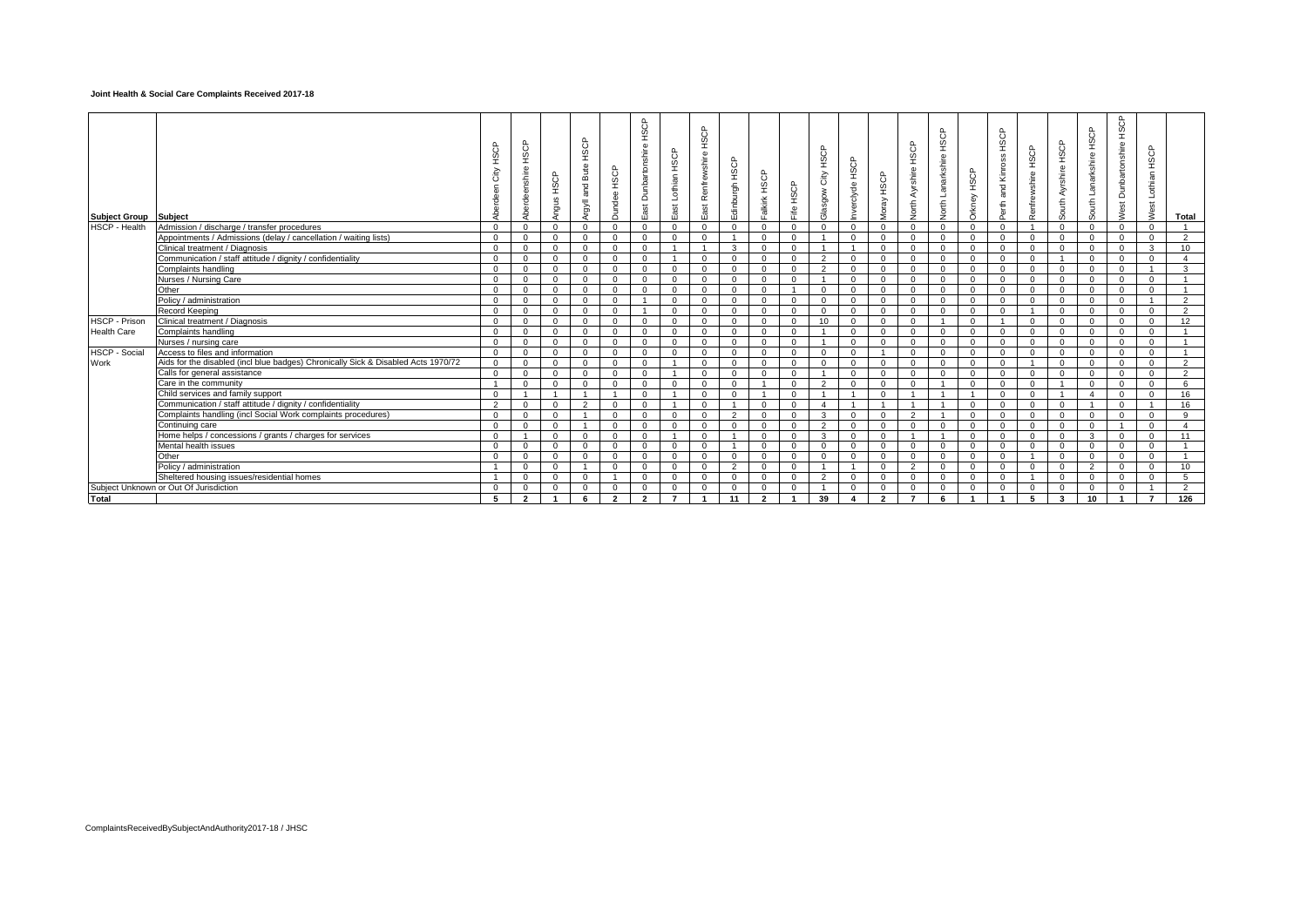## **Housing Associations Complaints Received 2017-18**

| <b>Housing Associations A-E</b>                          |                          |                                                                       |                                   |                                                 |                                             |                                                 |                                  |                                                     |                  |                                       |                                         |                                 |                             |                                                              |                                       |                                        |                                                                     |                                                           |                    |                                                                 |                                               |                                            |                                            |                                                |                                                   |                                              |                                                |                                                    |                                      |
|----------------------------------------------------------|--------------------------|-----------------------------------------------------------------------|-----------------------------------|-------------------------------------------------|---------------------------------------------|-------------------------------------------------|----------------------------------|-----------------------------------------------------|------------------|---------------------------------------|-----------------------------------------|---------------------------------|-----------------------------|--------------------------------------------------------------|---------------------------------------|----------------------------------------|---------------------------------------------------------------------|-----------------------------------------------------------|--------------------|-----------------------------------------------------------------|-----------------------------------------------|--------------------------------------------|--------------------------------------------|------------------------------------------------|---------------------------------------------------|----------------------------------------------|------------------------------------------------|----------------------------------------------------|--------------------------------------|
| <b>Subject</b>                                           | Association<br>A Housing | Housing<br>nshire<br>ship<br>$\overline{\Phi}$<br>Aberdee<br>Partners | Ed<br>Society<br>Housing<br>Albyn | ciation<br>Asso<br>۵ū<br>Housi<br>Almond<br>Lid | ciation<br>Asso<br>Housing.<br>Angus<br>Lid | Housing<br>Community I<br>Ō<br>Argyll<br>Associ | E<br>Association<br>Housing<br>ž | ation<br><b>Associa</b><br>Housing<br>Arklet<br>Lid | Ayrshire Housing | sociation<br>Housing<br>Barony<br>Ltd | Housing<br>td<br>wickshire<br>à.<br>- S | Care<br>œ<br>Housing<br>Bield I | Care<br>Blackwood Homes and | Housing<br>$\mathbb{E}$<br><b>Bridgewater</b><br>Association | Ε<br>ciation<br>Asso<br>Cairn Housing | Housing<br>aledonia<br>ssociation<br>y | tousing<br>Ltd<br>ssiltoun H<br>sociation I<br>ğ<br>$\ddot{\alpha}$ | Housing<br>Edinvar<br>istle Rock<br>$\ddot{\alpha}$<br>s, | Castlehill Housing | Housing<br>trict<br>d<br>Dist<br>Cathcart and<br>Association Lt | using<br>운 모<br>Clyde Valley<br>Association L | Housing<br><b>Jydesdale</b><br>Association | Housing<br>opperworks I<br>ssociation<br>L | $\mathbb{E}$<br>Association<br>Housing<br>Cube | Galloway<br>and Gallone<br>Jumfries<br>using<br>₽ | 5<br>Housi<br>Canmore<br>วินทอdin (<br>- เช่ | Housing<br>.td<br>othian<br>iation L<br>∍<br>ä | iation<br>Associ<br>Eildon Housing <i>i</i><br>Ltd | Elderpark Housing<br>Association Ltd |
| Aids and adaptations                                     | $\mathbf 0$              | $\mathbf 0$                                                           | $\mathbf 0$                       | $\mathbf 0$                                     | $\mathbf 0$                                 | $\mathbf 0$                                     | $\mathbf 0$                      | $\mathbf 0$                                         | $\mathbf 0$      | $\mathbf 0$                           | $\Omega$                                | $\Omega$                        | $\circ$                     | 0                                                            | $\Omega$                              |                                        | ŋ                                                                   | $\mathbf 0$                                               | $^{\circ}$         | $\Omega$                                                        | $^{\circ}$                                    | $\Omega$                                   | n                                          | $\Omega$                                       | $\circ$                                           | $^{\circ}$                                   | $^{\circ}$                                     | $\circ$                                            | 0                                    |
| Applications, allocations, transfers & exchanges         |                          | $\Omega$                                                              | $\Omega$                          | $\Omega$                                        | $\Omega$                                    | $\Omega$                                        | $\Omega$                         | $\Omega$                                            | $\Omega$         | $\Omega$                              | $\Omega$                                | $\Omega$                        | $\Omega$                    | $\Omega$                                                     |                                       |                                        |                                                                     |                                                           | $\Omega$           | $\Omega$                                                        | $\Omega$                                      | $\Omega$                                   |                                            |                                                | $\Omega$                                          | $\Omega$                                     | $\Omega$                                       | $\Omega$                                           | $\Omega$                             |
| Communication staff attitude dignity and confidentiality |                          | $^{\circ}$                                                            |                                   | $\circ$                                         | $\mathbf 0$                                 | $\mathbf 0$                                     | $\mathbf 0$                      | $\mathbf 0$                                         | $\mathbf 0$      |                                       | $\mathbf 0$                             | $\Omega$                        | $\overline{0}$              | $\Omega$                                                     | $\overline{2}$                        |                                        | ŋ                                                                   |                                                           | $\Omega$           | $\Omega$                                                        | $\Omega$                                      | $\Omega$                                   | n                                          | $\Omega$                                       | $\Omega$                                          |                                              | $\mathbf 0$                                    | $\mathbf 0$                                        | $\mathbf 0$                          |
| Complaints handling                                      |                          | $\mathbf 0$                                                           | $\mathbf 0$                       |                                                 | $\Omega$                                    | $\Omega$                                        | $\Omega$                         |                                                     | $\Omega$         | $\Omega$                              | $\Omega$                                |                                 | $\circ$                     | $\Omega$                                                     |                                       |                                        |                                                                     | $\Omega$                                                  | $\Omega$           | $\Omega$                                                        |                                               | $\Omega$                                   | n                                          |                                                |                                                   |                                              | $\mathbf 0$                                    |                                                    | $\Omega$                             |
| Estate management, open spaces & environment work        | $\circ$                  | $\mathbf 0$                                                           | $\mathbf 0$                       | $\mathbf 0$                                     | $\mathbf 0$                                 | $\mathbf 0$                                     | $\mathbf 0$                      | $\mathbf 0$                                         | $\mathbf 0$      | $\mathbf 0$                           | $\Omega$                                | $\mathbf 0$                     | $\overline{0}$              | $\circ$                                                      |                                       |                                        |                                                                     | $\Omega$                                                  | $\Omega$           | $\Omega$                                                        | $\Omega$                                      | $\mathbf 0$                                |                                            |                                                |                                                   | $\circ$                                      | $\mathbf 0$                                    |                                                    | $\mathbf 0$                          |
| Improvements and renovation                              | $\Omega$                 | $\mathbf 0$                                                           | $\mathbf 0$                       | $\mathbf 0$                                     | $\Omega$                                    |                                                 | $\mathbf 0$                      | $\mathbf 0$                                         | $\Omega$         | $\Omega$                              | $\Omega$                                | $\Omega$                        | $\circ$                     | $\Omega$                                                     |                                       |                                        |                                                                     | $\Omega$                                                  | $\Omega$           | $\Omega$                                                        | $\Omega$                                      | $\Omega$                                   |                                            |                                                |                                                   | $\Omega$                                     | $\Omega$                                       | $\Omega$                                           | $\Omega$                             |
| Neighbour disputes and anti-social behaviour             |                          | $\mathbf 0$                                                           | $\mathbf 0$                       |                                                 | $\mathbf 0$                                 | $\mathbf 0$                                     | $\mathbf 0$                      | $\mathbf 0$                                         | $\mathbf 0$      | $\mathbf 0$                           | $\mathbf 0$                             | $\Omega$                        |                             | $\circ$                                                      |                                       |                                        |                                                                     |                                                           | $\mathbf 0$        | $\Omega$                                                        | $\Omega$                                      |                                            |                                            |                                                | $\overline{\phantom{a}}$                          | $\overline{\phantom{a}}$                     | $\mathbf 0$                                    | $\mathbf 0$                                        |                                      |
| Other                                                    | $\Omega$                 | $\Omega$                                                              | $\Omega$                          | $\Omega$                                        | $\Omega$                                    | $\Omega$                                        | $\Omega$                         | $\Omega$                                            | $\Omega$         | $\Omega$                              | $\Omega$                                | $\Omega$                        | $\Omega$                    | n                                                            |                                       |                                        |                                                                     | $\Omega$                                                  | $\Omega$           | $\Omega$                                                        | $\Omega$                                      | $\sqrt{2}$                                 |                                            |                                                | $\Omega$                                          | $\Omega$                                     | $\Omega$                                       | $\Omega$                                           | $\Omega$                             |
| Policy / administration                                  |                          | $^{\circ}$                                                            |                                   | $\circ$                                         | $\mathbf 0$                                 | $\mathbf 0$                                     | $\mathbf 0$                      | $\mathbf 0$                                         | $\Omega$         | $\mathbf 0$                           | $\Omega$                                | $\Omega$                        | $\Omega$                    |                                                              |                                       |                                        |                                                                     | $\overline{2}$                                            |                    | $\Omega$                                                        | $\Omega$                                      | $\Omega$                                   |                                            |                                                | $\Omega$                                          |                                              | $\mathbf 0$                                    |                                                    | $\Omega$                             |
| Pre-contractual or commercial matters                    | $\Omega$                 | $\Omega$                                                              | $\Omega$                          | $\Omega$                                        | $\Omega$                                    | $\Omega$                                        | $\Omega$                         | $\Omega$                                            | $\Omega$         | $\Omega$                              | $\Omega$                                | $\Omega$                        | $\Omega$                    | $\Omega$                                                     |                                       |                                        |                                                                     | $\Omega$                                                  | $\Omega$           | $\Omega$                                                        | $\Omega$                                      | $\Omega$                                   |                                            |                                                | $\Omega$                                          | $\Omega$                                     | $\Omega$                                       | $\Omega$                                           | $\Omega$                             |
| Rent and/or service charges                              | $\Omega$                 | $\mathbf 0$                                                           | $\mathbf 0$                       | $\mathbf 0$                                     | $\Omega$                                    | $\overline{2}$                                  | $\mathbf 0$                      | $\mathbf 0$                                         |                  | $\mathbf 0$                           | $\Omega$                                | $\mathbf 0$                     | $\circ$                     | $\Omega$                                                     |                                       |                                        |                                                                     | $\Omega$                                                  |                    | $\Omega$                                                        | $\Omega$                                      | $\Omega$                                   |                                            |                                                | $\Omega$                                          | $\mathbf 0$                                  | $\mathbf 0$                                    | $\Omega$                                           | $^{\circ}$                           |
| Repairs and maintenance                                  | 6                        |                                                                       | $\overline{2}$                    | $\mathcal{P}$                                   |                                             | $\overline{2}$                                  |                                  | $\Omega$                                            | $\Omega$         | $\Omega$                              |                                         | $\overline{2}$                  | $\circ$                     |                                                              |                                       |                                        | $\sim$                                                              |                                                           | $\Omega$           | $\Omega$                                                        | $\Omega$                                      |                                            |                                            |                                                | $\overline{\phantom{a}}$                          |                                              | $\overline{\phantom{a}}$                       | $\Omega$                                           | $\mathcal{P}$                        |
| Right to Buy                                             | $\Omega$                 | $\mathbf 0$                                                           | $\circ$                           | $\mathbf 0$                                     | $\mathbf 0$                                 | $\mathbf 0$                                     | $\mathbf 0$                      | $\mathbf 0$                                         | $\mathbf 0$      | $\mathbf 0$                           | $\Omega$                                | $\Omega$                        | $\circ$                     | n                                                            |                                       |                                        | ŋ                                                                   | $\Omega$                                                  | $\Omega$           | $\Omega$                                                        | $\Omega$                                      | $\Omega$                                   |                                            |                                                | $\Omega$                                          | $\mathbf 0$                                  | $\mathbf 0$                                    | $\Omega$                                           | $\mathbf 0$                          |
| Sheltered housing and community care                     | $\Omega$                 | $\Omega$                                                              | $\Omega$                          | $\Omega$                                        | $\Omega$                                    | $\Omega$                                        | $\Omega$                         | $\Omega$                                            | $\Omega$         | $\Omega$                              | $\Omega$                                | $\Omega$                        | $\Omega$                    | $\Omega$                                                     |                                       |                                        |                                                                     | $\Omega$                                                  | $\Omega$           | $\Omega$                                                        | $\Omega$                                      | n                                          |                                            |                                                | $\Omega$                                          | $\Omega$                                     | $\Omega$                                       | $\Omega$                                           | $\Omega$                             |
| Terminations of tenancy                                  | $\mathbf 0$              | $^{\circ}$                                                            | $\circ$                           | $\mathbf 0$                                     | $\mathbf 0$                                 | $\mathbf 0$                                     | $\mathbf 0$                      | $\mathbf 0$                                         | $\mathbf 0$      | $\mathbf 0$                           | $\mathbf 0$                             | $\Omega$                        | 0                           | $\Omega$                                                     |                                       |                                        |                                                                     | $\Omega$                                                  | $\mathbf 0$        | $\Omega$                                                        | $\Omega$                                      | $\Omega$                                   | n                                          | $\Omega$                                       | $\Omega$                                          | $\mathbf 0$                                  | $\mathbf 0$                                    | $\mathbf 0$                                        | $\mathbf 0$                          |
| Out of jurisdiction                                      | $\Omega$                 | $\Omega$                                                              | $\Omega$                          | $\Omega$                                        | $\Omega$                                    | $\Omega$                                        | $\Omega$                         | $\Omega$                                            | $\Omega$         | $\Omega$                              | $\Omega$                                | $\Omega$                        | $\Omega$                    | $\Omega$                                                     |                                       |                                        |                                                                     | $\Omega$                                                  | $\Omega$           | $\Omega$                                                        | $\Omega$                                      | $\Omega$                                   |                                            |                                                | $\Omega$                                          | $\Omega$                                     | $\Omega$                                       | $\Omega$                                           | $\Omega$                             |
| Subject unknown                                          |                          | $\Omega$                                                              | $\Omega$                          | $\Omega$                                        | $\Omega$                                    | $^{\circ}$                                      | $^{\circ}$                       | $^{\circ}$                                          | $^{\circ}$       | $^{\circ}$                            | $\Omega$                                | $\Omega$                        | 0                           | 0                                                            |                                       |                                        |                                                                     |                                                           | $\Omega$           | $\Omega$                                                        | $\Omega$                                      |                                            |                                            |                                                |                                                   | $\Omega$                                     | $\Omega$                                       | $\Omega$                                           | $^{\circ}$                           |
| Total                                                    | 15                       |                                                                       |                                   |                                                 |                                             | 5                                               |                                  |                                                     |                  |                                       |                                         | 3                               |                             | $\overline{ }$                                               | 5                                     | o                                      | $\overline{ }$                                                      | э.                                                        | $\cdot$            | $\mathbf{r}$                                                    |                                               | $\overline{2}$                             |                                            |                                                | 8                                                 | 9                                            | $\overline{2}$                                 | 3                                                  | 3                                    |

## **Housing Associations F-N**

| <b>Housing Associations F-N</b>                          |                                                    |                                       |                                                            |                                          |                                     |                                    |                                          |                                      |                                           |                                             |                                               |                                                  |                                  |                                             |                               |                                       |                                       |                                   |                                    |                                               |                                      |                             |                                      |                                          |                                                |                                             |                                     |                                                    |                                          |                                                |                              |
|----------------------------------------------------------|----------------------------------------------------|---------------------------------------|------------------------------------------------------------|------------------------------------------|-------------------------------------|------------------------------------|------------------------------------------|--------------------------------------|-------------------------------------------|---------------------------------------------|-----------------------------------------------|--------------------------------------------------|----------------------------------|---------------------------------------------|-------------------------------|---------------------------------------|---------------------------------------|-----------------------------------|------------------------------------|-----------------------------------------------|--------------------------------------|-----------------------------|--------------------------------------|------------------------------------------|------------------------------------------------|---------------------------------------------|-------------------------------------|----------------------------------------------------|------------------------------------------|------------------------------------------------|------------------------------|
| Subject                                                  | Housing Co-<br>e Ltd<br>Fairfield H<br>operative I | Association Ltd<br>Fife Housing       | ů<br>Housing <sup>(</sup><br>Forgewood He<br>operative Ltd | Forth Housing Association Ltd            | Tyne Homes                          | Association<br>Glasgow Housing     | Glasgow West Housing<br>Association Ltd  | Glen Oaks Housing<br>Association Ltd | Govan Housing Association<br>꾁            | <b>Griampian Housing</b><br>Association Ltd | Hanover (Scotland) Housing<br>Association Ltd | Hebridean Housing<br>Partnership Ltd             | Association<br>Hillcrest Housing | Hillhead Housing Association<br>2000        | <b>Home Scotland</b>          | Homes for Life Housing<br>Partnership | Horizon Housing Association<br>.td    | Association Ltd<br>Irvine Housing | Kingdom Housing<br>Association Ltd | Association<br>Knowes Housing <i>I</i><br>Ltd | Ε<br>Group<br>ink                    | ink Housing Association Ltd | ink PSL                              | instone Housing Association<br>꾁         | Lochalsh & Skye Housing<br>Association Limited | _oreburn Housing<br>Association Ltd         | Maryhill Housing Association<br>_td | Melville Housing Association                       | Vew Gorbals Housing<br>Association Ltd   | North Glasgow Housing<br>Association Ltd       |                              |
| Aids and adaptations                                     | $\mathbf 0$                                        | $\mathbf 0$                           | $\mathbf 0$                                                | $\mathbf 0$                              | $\mathbf 0$                         |                                    | $\mathbf 0$                              | $\mathbf 0$                          | $\mathbf 0$                               | $\mathbf 0$                                 | $\mathbf 0$                                   | $\mathbf 0$                                      | $\circ$                          | $\mathbf 0$                                 | $\overline{0}$                | $\mathbf 0$                           | $\circ$                               | $\circ$                           | $\mathbf 0$                        | $\mathbf 0$                                   | $\circ$                              | $\circ$                     | $\circ$                              | $\mathbf 0$                              | $\mathbf 0$                                    | $\mathbf 0$                                 | $\mathbf 0$                         | $\mathbf 0$                                        | $\mathbf 0$                              | $\circ$                                        |                              |
| Applications, allocations, transfers & exchanges         | $\mathbf 0$                                        | $\mathbf 0$                           | $\mathbf 0$                                                | $\mathbf 0$                              | $\mathbf 0$                         | $\overline{2}$                     |                                          | 0                                    | $\Omega$                                  | $\circ$                                     | $\Omega$                                      | $\Omega$                                         |                                  | $\Omega$                                    | $\Omega$                      | $\Omega$                              | $\mathbf 0$                           | $\circ$                           | $\circ$                            | $\Omega$                                      | $\mathbf 0$                          | $\circ$                     | $\Omega$                             | $\Omega$                                 | $\Omega$                                       | $\circ$                                     | $\mathbf 0$                         | $\circ$                                            | $\mathbf 0$                              | $\mathbf 0$                                    |                              |
| Communication staff attitude dignity and confidentiality | $\mathbf 0$                                        | $\mathbf 0$                           | $\mathbf 0$                                                | $\overline{0}$                           | $\circ$                             | $\overline{2}$                     | $\mathbf 0$                              | $\mathbf 0$                          | $\circ$                                   | $\mathbf 0$                                 | $\mathbf 0$                                   | $\mathbf 0$                                      | $\circ$                          | $\circ$                                     | $\,0\,$                       | $\mathbf 0$                           | $\circ$                               | $\circ$                           | $\mathbf 0$                        | $^{\circ}$                                    | $\mathbf 0$                          | $\overline{2}$              | $\mathbf 0$                          | $\mathbf 0$                              | $^{\circ}$                                     | $\mathbf 0$                                 | $\mathbf 0$                         | $\mathbf 0$                                        | $^{\circ}$                               | $\circ$                                        |                              |
| Complaints handling                                      | $\mathbf 0$                                        | $\overline{0}$                        | $\mathbf 0$                                                | $\overline{0}$                           | $^{\circ}$                          | $\overline{\mathbf{3}}$            | $\mathbf 0$                              | $\mathbf 0$                          |                                           | $\mathbf 0$                                 | $\mathbf 0$                                   | $\mathbf 0$                                      | $^{\circ}$                       |                                             | 3                             | $\mathbf 0$                           | $^{\circ}$                            | $\mathbf 0$                       | $\mathbf 0$                        | $\Omega$                                      | $\mathbf 0$                          | $\overline{1}$              | $\overline{1}$                       | $\mathbf 0$                              | $\Omega$                                       | 1                                           | $^{\circ}$                          | $^{\circ}$                                         | $\mathbf 0$                              | $\overline{0}$                                 |                              |
| Estate management, open spaces & environment work        | $\overline{0}$                                     | $\overline{1}$                        | $\mathbf 0$                                                | $\overline{0}$                           | $\mathbf 0$                         |                                    | $\mathbf 0$                              | 0                                    | $\circ$                                   | $\mathbf 0$                                 | $\mathbf 0$                                   | $\mathbf 0$                                      | $\circ$                          | $\mathbf 0$                                 | $\overline{0}$                | $\mathbf 0$                           | $\circ$                               | $\mathbf 0$                       | $\circ$                            | $\mathbf 0$                                   | $\mathbf 0$                          | $\mathbf 0$                 | $^{\circ}$                           | $\Omega$                                 | $\Omega$                                       | $\mathbf 0$                                 | $\mathbf 0$                         | $\mathbf 0$                                        | $\mathbf 0$                              | $\circ$                                        |                              |
| Improvements and renovation                              | $\overline{0}$                                     | $\overline{0}$                        | $\overline{0}$                                             | $\overline{0}$                           | $\overline{0}$                      | $\overline{2}$                     |                                          | 0                                    | $\mathbf 0$                               | $\mathbf 0$                                 | $\Omega$                                      | $\mathbf 0$                                      | $\mathbf 0$                      | $\Omega$                                    |                               | $\mathbf 0$                           | $\overline{0}$                        | $\mathbf 0$                       | $\mathbf 0$                        | $\Omega$                                      | $\mathbf 0$                          | $\mathbf 0$                 | $^{\circ}$                           | $\Omega$                                 | $\Omega$                                       | $\mathbf 0$                                 | $\mathbf 0$                         | $\mathbf 0$                                        | $\mathbf 0$                              | $\overline{0}$                                 |                              |
| Neighbour disputes and anti-social behaviour             | $\mathbf{1}$                                       | $\mathbf 0$                           | 1                                                          | $\mathbf{1}$                             | 1                                   | $\overline{5}$                     | $\mathbf 0$                              | $\mathbf 0$                          | $\mathbf 0$                               | $\mathbf{1}$                                |                                               | $\mathbf 0$                                      | $\mathbf{1}$                     | $\circ$                                     | $\overline{2}$                | 1                                     | $\overline{1}$                        | $\overline{1}$                    |                                    | $\Omega$                                      | $\mathbf 0$                          | 1                           | $\circ$                              |                                          | $\Omega$                                       | $\mathbf 0$                                 | $\mathbf 0$                         | $\circ$                                            | $\mathbf 0$                              | $\mathbf{1}$                                   |                              |
| Other                                                    | $\mathbf 0$                                        | $\overline{0}$                        | $\overline{0}$                                             | $\overline{0}$                           | $\overline{0}$                      |                                    | $\overline{0}$                           | $\mathbf 0$                          | $\circ$                                   | $\mathbf 0$                                 | $\mathbf 0$                                   | $\mathbf 0$                                      | $^{\circ}$                       | $\overline{0}$                              | $\overline{0}$                | $\mathbf 0$                           | $^{\circ}$                            | $\mathbf 0$                       | $\mathbf 0$                        | $^{\circ}$                                    | $\mathbf 0$                          | $\mathbf 0$                 | $\mathbf 0$                          | $\mathbf 0$                              | $\Omega$                                       | $\mathbf 0$                                 | $\mathbf 0$                         | $\mathbf 0$                                        | $\mathbf 0$                              | $\overline{0}$                                 |                              |
| Policy / administration                                  | $\mathbf 0$                                        | $\overline{2}$                        | $\mathbf 0$                                                | $\mathbf{1}$                             | $\mathbf 0$                         | $\overline{7}$                     | $\mathbf 0$                              | 0                                    | $\mathbf 0$                               | $\mathbf 0$                                 |                                               | $\Omega$                                         | $\overline{2}$                   | $\Omega$                                    | $\overline{\mathbf{3}}$       | $\mathbf 0$                           | $\mathbf 0$                           | $\mathbf 0$                       | $\mathbf 0$                        | $\mathbf 0$                                   | $\Omega$                             | $\Omega$                    | $\circ$                              | $\Omega$                                 | $\Omega$                                       | $\overline{1}$                              | $\mathbf 0$                         | $\mathbf 0$                                        | $\mathbf 0$                              | $\mathbf 0$                                    |                              |
| Pre-contractual or commercial matters                    | $\mathbf 0$                                        | $\mathbf 0$                           | $\mathbf 0$                                                | $\,0\,$                                  | $\mathbf 0$                         | $\mathbf 0$                        | $\mathbf 0$                              | 0                                    | $\mathbf 0$                               | $\mathbf 0$                                 | $\mathbf 0$                                   | $\mathbf 0$                                      | $\mathbf 0$                      | $\mathbf 0$                                 | $\circ$                       | $\mathbf 0$                           | $\circ$                               | $\mathbf 0$                       | $\mathbf 0$                        | $\mathbf 0$                                   | $\mathbf 0$                          | $\mathbf 0$                 | $\circ$                              | $\mathbf 0$                              | $\Omega$                                       | $\mathbf 0$                                 | $\mathbf 0$                         | $\mathbf 0$                                        | $\mathbf 0$                              | $\circ$                                        |                              |
| Rent and/or service charges                              | $\Omega$                                           | $\Omega$                              | $\Omega$                                                   | $\overline{0}$                           | $\Omega$                            | $\mathbf{3}$                       | $\Omega$                                 | $\Omega$                             | $\Omega$                                  | $\circ$                                     | $\Omega$                                      | $\Omega$                                         | $\circ$                          | $\Omega$                                    |                               | $\Omega$                              | $\Omega$                              | $\Omega$                          | $\Omega$                           | $\Omega$                                      | $\Omega$                             | $\Omega$                    | $\Omega$                             | $\Omega$                                 | $\Omega$                                       | $\Omega$                                    | $\Omega$                            | $\Omega$                                           | $\Omega$                                 | $\circ$                                        |                              |
| Repairs and maintenance                                  | $\mathbf 0$                                        | $\mathbf 0$                           | $\mathbf 0$                                                | $\overline{0}$                           | $\circ$                             | 12                                 | $\mathbf 0$                              | 1                                    | $\mathbf 0$                               | $\overline{2}$                              |                                               | 3                                                | $\overline{5}$                   | $\overline{1}$                              | 5                             | $\mathbf 0$                           | $\overline{2}$                        | $\circ$                           | $\mathbf 0$                        | $\overline{1}$                                | 3                                    | ×,                          | $\overline{1}$                       | $\Omega$                                 |                                                | $\circ$                                     | $\overline{2}$                      | 3                                                  | $\overline{1}$                           | $\overline{2}$                                 |                              |
| Right to Buy                                             | $\mathbf 0$                                        | $\mathbf 0$                           | $\mathbf 0$                                                | $\mathbf 0$                              | $\mathbf 0$                         |                                    | $\mathbf 0$                              | 0                                    | $\mathbf 0$                               | $\Omega$                                    | $\Omega$                                      | $\Omega$                                         | $\mathbf 0$                      | $\Omega$                                    | $\circ$                       | $\mathbf 0$                           | $\mathbf 0$                           | $\mathbf 0$                       | $\mathbf 0$                        | $\Omega$                                      | $\Omega$                             | $\mathbf 0$                 | $\mathbf 0$                          | $\Omega$                                 | $\Omega$                                       | $\Omega$                                    | $\mathbf 0$                         | $\mathbf 0$                                        | $\mathbf 0$                              | $\mathbf 0$                                    |                              |
| Sheltered housing and community care                     | $\mathbf 0$                                        | $\mathbf 0$                           | $\mathbf 0$                                                | $\overline{0}$                           | $\circ$                             | $\mathbf 0$                        | $\mathbf 0$                              | 0                                    | $\mathbf 0$                               | $\circ$                                     | $\mathbf 0$                                   | $\mathbf 0$                                      | $\mathbf{1}$                     | $\mathbf 0$                                 | $\circ$                       | $\mathbf 0$                           | $\circ$                               | $\circ$                           | $\circ$                            | $\Omega$                                      | $\mathbf 0$                          | $\circ$                     | $\circ$                              | $\circ$                                  | $^{\circ}$                                     | $\mathbf 0$                                 | $\mathbf 0$                         | $\mathbf 0$                                        | $\mathbf 0$                              | $\circ$                                        |                              |
| Terminations of tenancy                                  | $\Omega$                                           | $\Omega$                              | $\Omega$                                                   | $\overline{0}$                           | $\Omega$                            | $\Omega$                           | $\overline{0}$                           | $\Omega$                             | $\Omega$                                  | $\Omega$                                    | $\Omega$                                      | $\Omega$                                         | $\Omega$                         | $\Omega$                                    | $\Omega$                      | $\Omega$                              | $\Omega$                              | $\Omega$                          | $\Omega$                           | $\Omega$                                      | $\Omega$                             | $\Omega$                    | $\Omega$                             | $\Omega$                                 | $\Omega$                                       | $\Omega$                                    | $\Omega$                            | $\Omega$                                           | $\Omega$                                 | $\overline{0}$                                 |                              |
| Out of jurisdiction                                      | $\mathbf 0$                                        | $\mathbf 0$                           | $\mathbf 0$                                                | $\mathbf 0$                              | $\mathbf 0$                         | $\circ$                            | $\mathbf 0$                              | $\mathbf 0$                          | $\circ$                                   | $\circ$                                     | $\mathbf 0$                                   | $\mathbf 0$                                      | $\mathbf 0$                      | $\circ$                                     | $\circ$                       | $\mathbf 0$                           | $\mathbf 0$                           | $\circ$                           | $\circ$                            | $\Omega$                                      | $\mathbf 0$                          | $\circ$                     | $\circ$                              | $\mathbf 0$                              | $\Omega$                                       | $\mathbf 0$                                 | $\mathbf 0$                         | $\mathbf 0$                                        | $\mathbf 0$                              | $\circ$                                        |                              |
| Subject unknown                                          | $\mathbf 0$                                        | $\mathbf 0$                           | $\Omega$                                                   | $\mathbf 0$                              | $\mathbf 0$                         | 5                                  | $\mathbf 0$                              | 0                                    | $\mathbf 0$                               | $\mathbf 0$                                 | $\overline{0}$                                | $\mathbf 0$                                      | $\mathbf 0$                      | $\mathbf 0$                                 | $\circ$                       | 0                                     | $\mathbf 0$                           | $\mathbf 0$                       |                                    | $\Omega$                                      | $\Omega$                             | $\mathbf 0$                 | $\overline{0}$                       | $\Omega$                                 | $\Omega$                                       | $\Omega$                                    | $\overline{2}$                      | $\mathbf 0$                                        | $\mathbf 0$                              | $\mathbf 0$                                    |                              |
| Total                                                    | $\mathbf{1}$                                       | $\overline{\mathbf{3}}$               |                                                            | $\overline{2}$                           |                                     | 45                                 | $\overline{ }$                           | 1                                    |                                           | $\overline{\mathbf{3}}$                     | 3                                             | $\overline{\mathbf{3}}$                          | 10                               | $\overline{2}$                              | 15                            | -1                                    | $\overline{\mathbf{3}}$               | $\overline{\mathbf{1}}$           | $\overline{2}$                     | $\overline{1}$                                | $\overline{\mathbf{3}}$              | 5                           | $\overline{2}$                       |                                          |                                                | $\overline{2}$                              | $\boldsymbol{4}$                    | 3                                                  | $\mathbf{1}$                             | $\mathbf{3}$                                   |                              |
| <b>Housing Associations O-Z</b>                          |                                                    |                                       |                                                            |                                          |                                     |                                    |                                          |                                      |                                           |                                             |                                               |                                                  |                                  |                                             |                               |                                       |                                       |                                   |                                    |                                               |                                      |                             |                                      |                                          |                                                |                                             |                                     |                                                    |                                          |                                                |                              |
| <b>Subject</b>                                           | Oak Tree Housing<br>Association Ltd                | Ochil View Housing<br>Association Ltd | Ore Valley Housing<br>Association Ltd                      | ciation<br>Assoc<br>Paragon Housing<br>E | Parkhead Housing<br>Association Ltd | Partick Housing Association<br>Ltd | Port of Leith Housing<br>Association Ltd | Burstock<br>Prospect Community       | Provanhall Housing<br>Association Limited | Queens Cross Housing<br>Association Ltd     | River Clyde Homes                             | E<br>Sanctuary (Scotland)<br>Housing Association | Sanctuary Cumbernauld            | Scottish Borders Housing<br>Association Ltd | Shire Housing Association Ltd | Southside Housing<br>Association      | Spire View Housing<br>Association Ltd | Thenue Housing                    | Thistle Housing Association<br>Ltd | E<br>sociation<br>ë<br>Trust Housing          | Viewpoint Housing<br>Association Ltd | Waverley Housing            | Wellhouse Housing<br>Association Ltd | West Highland Housing<br>Association Ltd | West Lothian Housing<br>Partnership            | West of Scotland Housing<br>Association Ltd | E<br>Wheatley Housing Group         | Whiteinch and Scotstoun<br>Housing Association Ltd | Williamsburgh Housing<br>Association Ltd | Wishaw and District Housing<br>Association Ltd | Yorkhill Housing Association |

| Subject                                                  | š<br><b>BE</b><br>Tee High | ë∃<br>l View F<br>clation<br>崖<br>č<br>ASS <sub>1</sub><br>8 | ia<br>ud<br>Ltd<br>Valley H<br>poiation<br>$\overline{8}$<br>នី ខ្ញុំ | using<br>£<br>Paragon I<br>Ltd | Ĕ<br><b>SE</b><br>Parkhead Ho<br>Association I | ⋖<br>$\blacksquare$<br>š<br>로 로 | <b>SO</b><br>e<br>E<br>$\frac{1}{at}$<br><b>P</b><br>Ï<br>٠<br>$\alpha$<br>ă<br>å | Ĕ<br>σ<br>5<br>$\circ$<br>ò | kousir<br>∸<br>vanhall<br>ō<br>ត | 우<br>Ξ<br>$\circ$<br>৯<br>e | ₽<br>yде<br>$\overline{O}$<br>辵 | (Sootla)<br>$\geq$<br>Sanctuary<br>Housing | Cumbe<br>><br>Sanctual | ers<br>Ltd<br>ttish Bor<br>ociation<br>$\alpha$<br>L | Å<br>ε<br>Shire Housi | thside H<br>ociation<br>흏<br>ø.<br>å | ' 등<br>ğΒ<br>e View H<br>高望 | ۵ı<br>₽<br>Ě.  | sing<br>₫<br>Thistle<br>Ltd | ২<br>Housing<br>ಕ<br>Ξ | Jousing<br>Ltd<br><b>+</b><br>vpoint<br>Ś | Housir<br>erley<br>š | Housin<br>1 Ltd<br>ation<br>Wellhouse<br>8 | '혼로<br>lgation  <br>甜印<br>Σŕ.<br>قخ | £<br>$\equiv$<br>othia<br>Iship<br>┙<br>$\overline{a}$<br>Σĩ.<br>ε<br>当点 | tland<br>Ltd<br>8<br>of Sco<br>clation<br>ವ ರ | Housing<br>Wheatley | $rac{8}{36}$<br>and:<br>ssoci<br>Whiteinch<br>Housing As | ₽<br>흡품<br>ă<br>ation<br>William<br>g | Distri<br>g<br>索<br>÷<br>£<br>₹ | 5ū<br>ē<br>ξg  | Tota |
|----------------------------------------------------------|----------------------------|--------------------------------------------------------------|-----------------------------------------------------------------------|--------------------------------|------------------------------------------------|---------------------------------|-----------------------------------------------------------------------------------|-----------------------------|----------------------------------|-----------------------------|---------------------------------|--------------------------------------------|------------------------|------------------------------------------------------|-----------------------|--------------------------------------|-----------------------------|----------------|-----------------------------|------------------------|-------------------------------------------|----------------------|--------------------------------------------|-------------------------------------|--------------------------------------------------------------------------|-----------------------------------------------|---------------------|----------------------------------------------------------|---------------------------------------|---------------------------------|----------------|------|
| Aids and adaptations                                     | $\sim$                     |                                                              | $\Omega$                                                              | $\Omega$                       |                                                |                                 | $\Omega$                                                                          | $\Omega$                    |                                  |                             |                                 | $\Omega$                                   |                        |                                                      |                       |                                      |                             |                | $\Omega$                    | $\Omega$               |                                           |                      | $\Omega$                                   | $\Omega$                            |                                                                          | $\Omega$                                      | $\Omega$            | $\sim$                                                   |                                       | $\Omega$                        |                |      |
| Applications, allocations, transfers & exchanges         | $\Omega$                   |                                                              | $\Omega$                                                              | $\mathbf 0$                    |                                                |                                 | $\Omega$                                                                          | $\Omega$                    |                                  |                             |                                 |                                            |                        |                                                      |                       |                                      |                             |                | $\Omega$                    | $\mathbf 0$            |                                           |                      | $\Omega$                                   |                                     |                                                                          | $\Omega$                                      | $\Omega$            |                                                          |                                       | $\mathbf 0$                     | $\Omega$       | 12   |
| Communication staff attitude dignity and confidentiality |                            |                                                              |                                                                       | $\Omega$                       |                                                |                                 |                                                                                   | $\sqrt{2}$                  |                                  |                             |                                 |                                            |                        |                                                      |                       |                                      |                             |                |                             |                        |                                           |                      |                                            |                                     |                                                                          |                                               |                     |                                                          |                                       | $\Omega$                        |                | 17   |
| Complaints handling                                      |                            |                                                              | $\Omega$                                                              | $\overline{0}$                 |                                                |                                 |                                                                                   | $\Omega$                    |                                  |                             | $\sim$                          |                                            |                        |                                                      |                       |                                      |                             |                | $\Omega$                    | $\mathbf 0$            |                                           |                      | $\Omega$                                   |                                     |                                                                          | $\Omega$                                      | $\Omega$            |                                                          |                                       | $\mathbf 0$                     | $\Omega$       | 30   |
| Estate management, open spaces & environment work        |                            |                                                              |                                                                       |                                |                                                |                                 |                                                                                   | $\Omega$                    |                                  |                             |                                 |                                            |                        |                                                      |                       |                                      |                             |                |                             |                        |                                           |                      |                                            |                                     |                                                                          |                                               |                     |                                                          |                                       |                                 |                |      |
| Improvements and renovation                              | $\circ$                    |                                                              |                                                                       | $\mathbf 0$                    |                                                |                                 | $\mathbf 0$                                                                       | $\Omega$                    |                                  |                             | $\overline{z}$                  | $\Omega$                                   |                        |                                                      |                       |                                      |                             |                |                             | $\mathbf 0$            | $\Omega$                                  |                      | $\Omega$                                   |                                     |                                                                          | $\mathbf 0$                                   | $\Omega$            | $\Omega$                                                 |                                       | $\mathbf 0$                     |                | 14   |
| Neighbour disputes and anti-social behaviour             |                            |                                                              |                                                                       |                                |                                                |                                 | $\Omega$                                                                          | $\Omega$                    |                                  |                             |                                 |                                            |                        |                                                      |                       |                                      |                             |                |                             | $\Omega$               |                                           |                      |                                            |                                     |                                                                          |                                               | $\sqrt{2}$          |                                                          |                                       | $\Omega$                        |                |      |
| Other                                                    | $\Omega$                   |                                                              | $\Omega$                                                              | $\mathbf 0$                    |                                                | 0                               | $\circ$                                                                           | $\Omega$                    |                                  |                             | $\Omega$                        | $\Omega$                                   |                        | $\Omega$                                             |                       |                                      |                             |                | $\circ$                     | $\mathbf 0$            | $\Omega$                                  |                      | $\Omega$                                   |                                     |                                                                          | $\Omega$                                      | $\Omega$            |                                                          |                                       | $\mathbf 0$                     | $\Omega$       |      |
| Policy / administration                                  |                            |                                                              |                                                                       |                                |                                                |                                 | $\sim$                                                                            | $\Omega$                    |                                  |                             |                                 | $\overline{ }$                             |                        |                                                      |                       |                                      |                             |                |                             |                        |                                           |                      |                                            |                                     |                                                                          | <b>n</b>                                      |                     |                                                          |                                       | $\Omega$                        |                | 40   |
| Pre-contractual or commercial matters                    |                            |                                                              | $\Omega$                                                              | $\mathbf 0$                    |                                                | $\circ$                         | $\Omega$                                                                          | $\Omega$                    |                                  |                             | $\Omega$                        |                                            |                        | $\Omega$                                             |                       |                                      |                             |                | $\Omega$                    | $^{\circ}$             | $\Omega$                                  |                      | $\Omega$                                   |                                     |                                                                          | $\Omega$                                      | $\Omega$            |                                                          |                                       | $\mathbf 0$                     | $\Omega$       |      |
| Rent and/or service charges                              | $\Omega$                   |                                                              | $\Omega$                                                              | $\Omega$                       | $\Omega$                                       |                                 | $\Omega$                                                                          | $\Omega$                    |                                  | $\sim$                      |                                 |                                            |                        |                                                      |                       |                                      |                             |                | $\Omega$                    | $\Omega$               | $\overline{2}$                            |                      |                                            |                                     |                                                                          |                                               | $\Omega$            |                                                          |                                       | $\Omega$                        | $\Omega$       |      |
| Repairs and maintenance                                  |                            |                                                              | $\Omega$                                                              |                                | $\Omega$                                       | 3                               | $\Omega$                                                                          | $\Omega$                    |                                  |                             | з                               | $\Omega$                                   |                        |                                                      |                       |                                      |                             |                |                             | $\Omega$               |                                           | 3                    | $\Omega$                                   |                                     |                                                                          |                                               |                     | $\mathcal{L}$                                            |                                       | $\mathbf 0$                     |                | 114  |
| Right to Buy                                             | $\Omega$                   |                                                              | $\Omega$                                                              | $\Omega$                       | $\Omega$                                       | $\circ$                         | $\Omega$                                                                          | $\Omega$                    |                                  | 3                           | $\Omega$                        | $\Omega$                                   |                        | $\Omega$                                             |                       |                                      |                             | $\Omega$       | $\Omega$                    | $\mathbf 0$            | $\Omega$                                  | $\Omega$             | $\Omega$                                   |                                     |                                                                          | $\Omega$                                      | $\Omega$            | $\Omega$                                                 |                                       | $\mathbf 0$                     | $\Omega$       |      |
| Sheltered housing and community care                     |                            |                                                              |                                                                       | $^{\circ}$                     |                                                |                                 | $\Omega$                                                                          | $\Omega$                    |                                  |                             | $\Omega$                        | O                                          |                        |                                                      |                       |                                      |                             |                | 0                           | $^{\circ}$             |                                           |                      | $\Omega$                                   |                                     |                                                                          |                                               | $\Omega$            |                                                          |                                       | $\mathbf 0$                     | $\Omega$       |      |
| Terminations of tenancy                                  | $\Omega$                   |                                                              | $\Omega$                                                              | $^{\circ}$                     | $\Omega$                                       | $\circ$                         | $\mathbf 0$                                                                       | $\Omega$                    |                                  |                             | $\Omega$                        | $\Omega$                                   |                        | $\Omega$                                             |                       | $\Omega$                             |                             | $\Omega$       | $^{\circ}$                  | $^{\circ}$             | $\mathbf 0$                               | $\Omega$             | $\Omega$                                   | $\Omega$                            |                                                                          | $\Omega$                                      | $\Omega$            | $\Omega$                                                 |                                       | $\mathbf 0$                     | $\Omega$       |      |
| Out of jurisdiction                                      |                            |                                                              |                                                                       | $\mathbf 0$                    |                                                |                                 | $\Omega$                                                                          |                             |                                  |                             | $\Omega$                        |                                            |                        |                                                      |                       |                                      |                             |                | $\Omega$                    |                        |                                           |                      | $\Omega$                                   |                                     |                                                                          | $\Omega$                                      | $\Omega$            |                                                          |                                       | $\mathbf 0$                     | $\Omega$       |      |
| Subject unknown                                          | $\Omega$                   |                                                              | $^{\circ}$                                                            | $\circ$                        | $\Omega$                                       | 0                               | $\circ$                                                                           | $\Omega$                    |                                  |                             |                                 | $\mathbf{\hat{z}}$                         |                        | $\Omega$                                             |                       | $\Omega$                             |                             | $\Omega$       | $^{\circ}$                  | $\mathbf 0$            | $\Omega$                                  | $\Omega$             | $\Omega$                                   | $\Omega$                            |                                                                          | $\Omega$                                      | $\Omega$            | $\Omega$                                                 | $\Omega$                              | $\mathbf 0$                     | $^{\circ}$     | 19   |
| Total                                                    |                            | $\sim$                                                       |                                                                       | $\sim$                         |                                                | $\sim$                          |                                                                                   |                             | $\overline{ }$                   |                             | 12                              | 18                                         | $\overline{ }$         | $\sim$                                               |                       | $\sim$                               | $\mathbf{r}$                | $\overline{ }$ |                             |                        |                                           |                      |                                            |                                     |                                                                          | $\sim$                                        |                     |                                                          |                                       |                                 | $\overline{ }$ | 325  |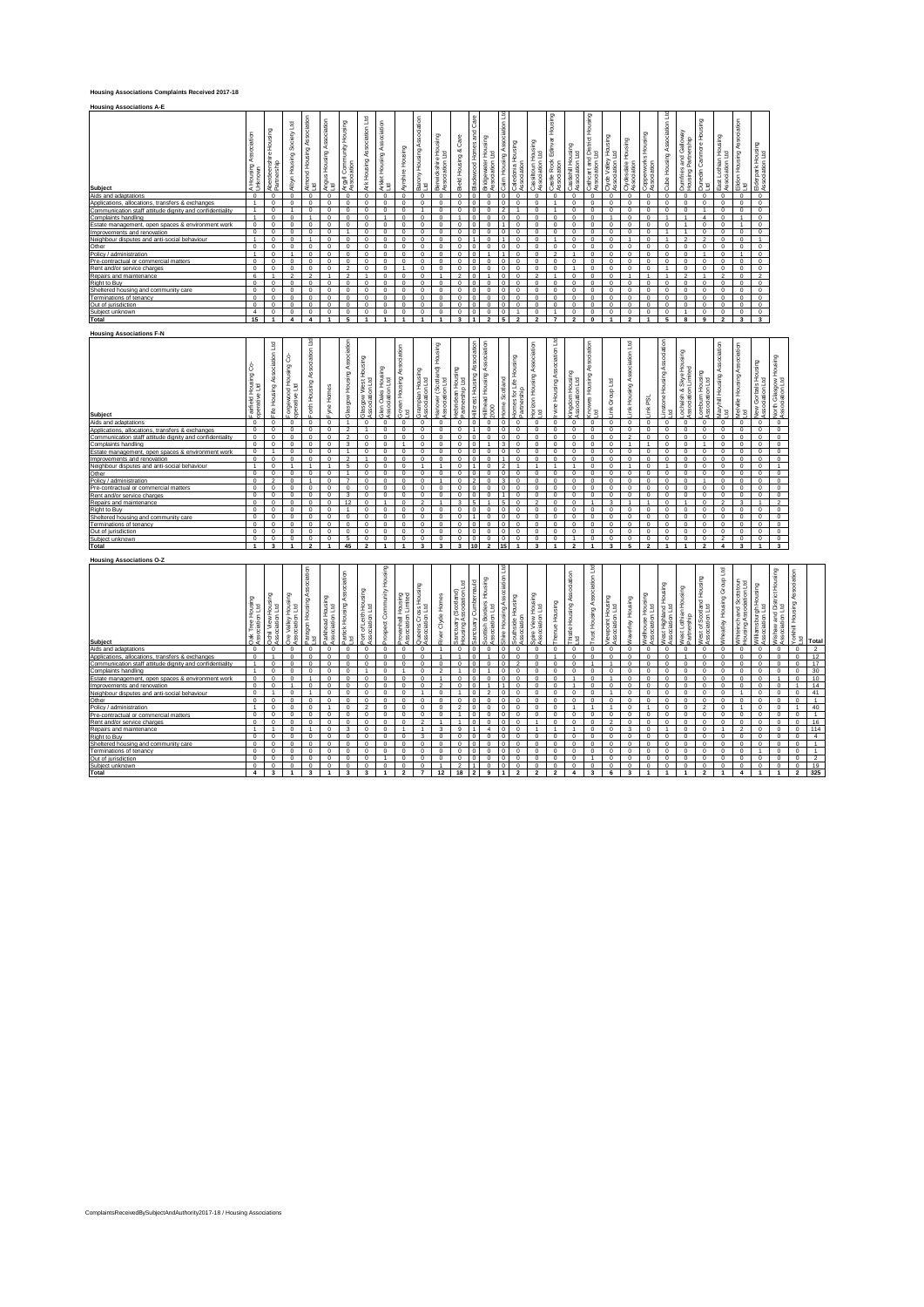#### **Local Authority Complaints Received 2017-18**

|                                                                                                                                             |          |    |    |           |          |    |    |    |    |                |    |    |     | Council |     |    |    |              |    |    |     |    |        |              |     |     |    |    |     |                  | Fire / Police National Parks |                              |   | Other    |          |          |                |
|---------------------------------------------------------------------------------------------------------------------------------------------|----------|----|----|-----------|----------|----|----|----|----|----------------|----|----|-----|---------|-----|----|----|--------------|----|----|-----|----|--------|--------------|-----|-----|----|----|-----|------------------|------------------------------|------------------------------|---|----------|----------|----------|----------------|
| <b>Subject Group</b>                                                                                                                        |          |    |    | <b>SC</b> |          |    |    |    |    | 궁<br>$\propto$ |    |    |     |         |     |    |    |              |    |    |     |    | 示<br>£ | $\mathbf{r}$ |     | ÷   |    |    |     |                  | ይ<br>ይ<br>and T<br>혼호        | . ن ۵.<br>uthority<br>(Not A | 를 | $\omega$ |          | ಾ        | Total          |
| <b>Building Control</b>                                                                                                                     | $\sim$   |    |    |           | $\Omega$ |    |    |    |    |                |    |    |     |         |     |    |    | $\Omega$     |    |    |     |    |        |              |     |     |    |    |     |                  |                              |                              |   |          | $\Omega$ |          | 16             |
| <b>Consumer Protection</b>                                                                                                                  |          |    |    |           |          |    |    |    |    |                |    |    |     |         |     |    |    | <sup>n</sup> |    |    |     |    |        |              |     |     |    |    |     |                  |                              |                              |   |          | $\Omega$ | $\Omega$ | $\overline{4}$ |
| Economic Development<br>Education                                                                                                           |          |    |    |           |          |    |    |    |    |                |    |    |     |         |     |    |    |              |    |    |     |    |        |              |     |     |    |    |     |                  |                              |                              |   |          | $\Omega$ |          | $\overline{2}$ |
|                                                                                                                                             |          |    |    |           |          |    |    |    |    |                |    |    |     |         |     |    |    |              |    |    |     |    |        |              |     |     |    |    |     |                  |                              |                              |   |          |          |          | 151            |
| Environmental Health & Cleansing                                                                                                            |          |    |    |           |          |    |    |    |    |                |    |    |     |         |     |    |    |              |    |    |     |    |        |              |     |     |    |    |     |                  |                              |                              |   |          |          |          | 116            |
|                                                                                                                                             |          |    |    |           |          |    |    |    |    |                |    |    |     |         |     |    |    |              |    |    |     |    |        |              |     |     |    |    |     |                  |                              |                              |   |          |          |          | 112            |
|                                                                                                                                             |          |    |    |           |          |    |    |    |    |                |    |    |     |         |     |    |    |              |    |    |     |    |        |              |     |     |    |    |     |                  |                              |                              |   |          |          |          | $\mathbf{R}$   |
|                                                                                                                                             | 20       |    |    |           |          |    |    |    |    |                |    |    |     |         |     |    |    |              |    |    |     |    |        |              |     |     |    |    | 22  |                  |                              |                              |   |          |          |          | 316            |
| Finance<br>Fire & Police Boards<br>Housing<br>Land & Property                                                                               |          |    |    |           |          |    |    |    |    |                |    |    |     |         |     |    |    |              |    |    |     |    |        |              |     |     |    |    |     |                  |                              |                              |   |          |          |          | 17             |
| Canto & Property<br>Legal & Admin<br>National Park Authorities<br>Other<br>Personnel<br>Raming<br>Recreation & Leisure<br>Roads & Transport |          |    |    |           |          |    |    |    |    |                |    |    |     |         |     |    |    |              |    |    |     |    |        |              |     |     |    |    |     |                  |                              |                              |   |          |          |          | 71             |
|                                                                                                                                             |          |    |    |           |          |    |    |    |    |                |    |    |     |         |     |    |    |              |    |    |     |    |        |              |     |     |    |    |     |                  |                              |                              |   |          |          |          |                |
|                                                                                                                                             |          |    |    |           |          |    |    |    |    |                |    |    |     |         |     |    |    |              |    |    |     |    |        |              |     |     |    |    |     |                  |                              |                              |   |          |          |          |                |
|                                                                                                                                             |          |    |    |           |          |    |    |    |    |                |    |    |     |         |     |    |    |              |    |    |     |    |        |              |     |     |    |    |     |                  |                              |                              |   |          |          |          | 12             |
|                                                                                                                                             |          |    |    |           |          |    |    |    |    |                |    |    |     |         |     |    |    |              |    |    |     |    |        |              |     |     |    |    |     |                  |                              |                              |   |          |          |          | 134            |
|                                                                                                                                             |          |    |    |           |          |    |    |    |    |                |    |    |     |         |     |    |    |              |    |    |     |    |        |              |     |     |    |    |     |                  |                              |                              |   |          |          |          | 24             |
|                                                                                                                                             |          |    |    |           |          |    |    |    |    |                |    |    |     |         |     |    |    |              |    |    |     |    |        |              |     |     |    |    |     |                  |                              |                              |   |          |          |          | 104            |
|                                                                                                                                             | 18       |    |    |           |          |    |    |    |    |                |    |    |     |         |     |    |    |              |    |    |     |    |        |              |     |     |    |    |     |                  |                              |                              |   |          | $\Omega$ |          | 254            |
|                                                                                                                                             |          |    |    |           |          |    |    |    |    |                |    |    |     |         |     |    |    |              |    |    |     |    |        |              |     |     |    |    |     |                  |                              |                              |   |          | $\Omega$ |          |                |
| Social Work<br>Welfare Fund - Community Care Grants<br>Welfare Fund - Crisis Grants                                                         |          |    |    |           | $\Omega$ |    |    |    |    |                |    |    |     |         |     |    |    |              |    |    |     |    |        |              |     |     |    |    |     |                  |                              |                              |   |          | $\Omega$ |          | $\mathcal{L}$  |
| Subject Unknown or Out Of Jurisdiction                                                                                                      |          |    |    |           |          |    |    |    |    |                |    |    |     |         |     |    |    |              |    |    |     |    |        |              |     |     |    |    |     |                  |                              |                              |   |          |          |          | 119            |
| <b>Total</b>                                                                                                                                | 22 87 74 | 32 | 28 |           | 42       | 24 | 18 | 40 | 22 | 13             | 63 | 95 | 123 | 17      | -21 | 28 | 78 | 46           | 49 | 27 | -11 | 29 | 76     | 23           | 162 | -60 | 29 | 34 | -71 | $\mathbf{\cdot}$ |                              |                              |   |          |          |          | 1.474          |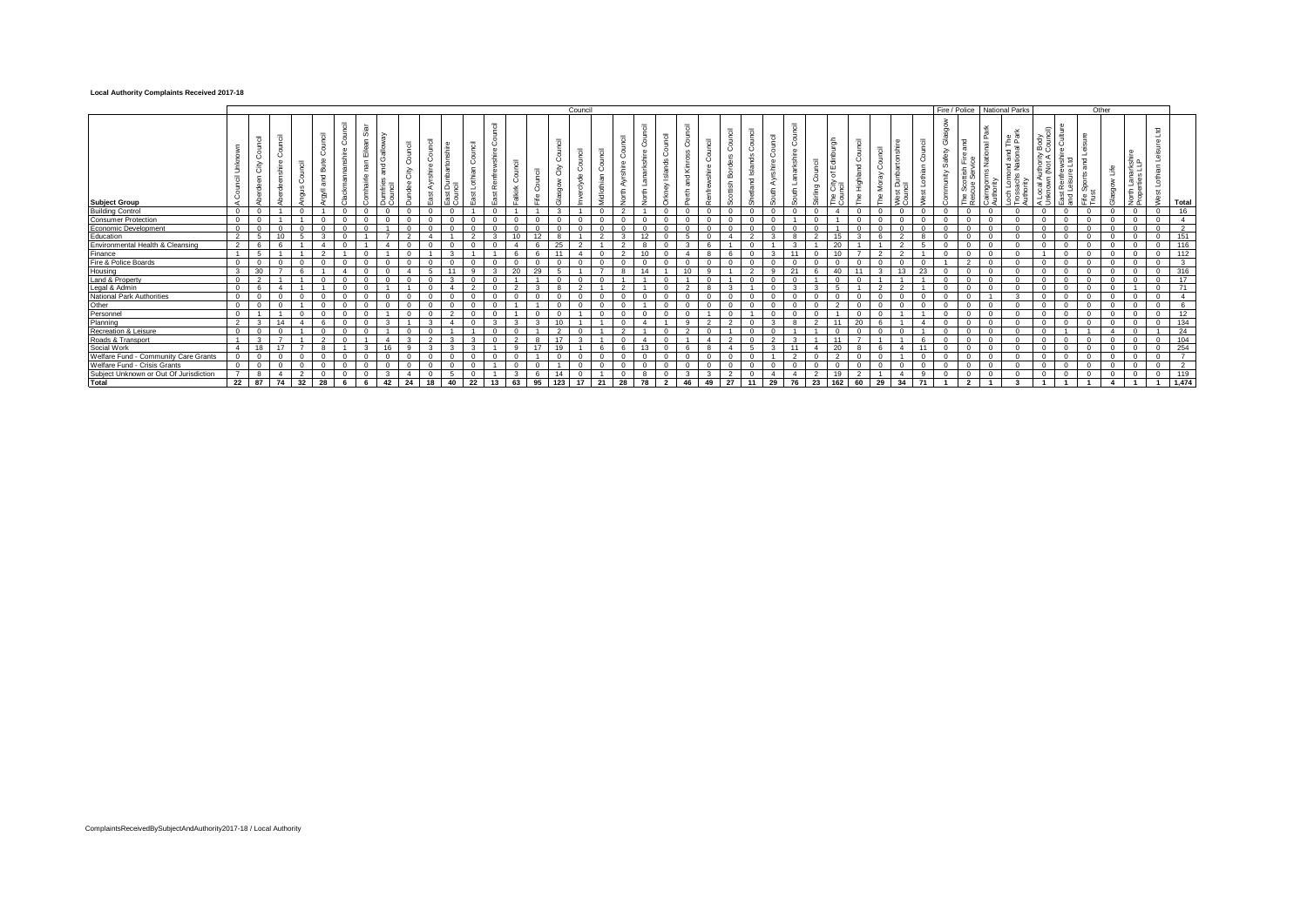**Scottish Government and Devolved Administration Complaints Received 2017-18**

**Cross-Border Public Authority**

| <b>Cross-Border Public Authority</b>              |                                                    |                              |                |
|---------------------------------------------------|----------------------------------------------------|------------------------------|----------------|
| <b>Subject Group</b>                              | Authority<br>Criminal Injuries<br>ompensation<br>Ō | Forestry Commission Scotland | Total          |
| Agriculture, environment, fishing & rural affairs | O                                                  |                              |                |
| Subiect Unknown or Out Of Jurisdiction            |                                                    | 0                            |                |
| Total                                             |                                                    |                              | $\overline{c}$ |

# **Scottish Government & Scottish Administration**<br> **Calculated and Administration**

| Scottish Government & Scottish Administration     |                                                                                 |                                                           |                        |                       |                                  |                                           |                                                   |                            |                                           |                        |                                                                           |                                                                    |                                                      |                                                                              |                         |                                       |                                       |                                           |                       |                |
|---------------------------------------------------|---------------------------------------------------------------------------------|-----------------------------------------------------------|------------------------|-----------------------|----------------------------------|-------------------------------------------|---------------------------------------------------|----------------------------|-------------------------------------------|------------------------|---------------------------------------------------------------------------|--------------------------------------------------------------------|------------------------------------------------------|------------------------------------------------------------------------------|-------------------------|---------------------------------------|---------------------------------------|-------------------------------------------|-----------------------|----------------|
| <b>Subject Group</b>                              | or Devolved<br>unknown<br>Governent<br>body<br>A Scottish Gov<br>Administration | Fiscal<br>Procurator<br>and<br>Office<br>Service<br>Crown | Scotland<br>Disclosure | Scotland<br>Education | Scotland<br>Historic Enivronment | Accountant in Bankruptcy<br>Office of the | Guardian (Scotland)<br>Public<br>of the<br>Office | Scotland<br>đ<br>Registers | Service<br>and Tribunal<br>Scottish Court | Government<br>Scottish | Payments<br>- Rural<br>and Inspections Division<br>Government<br>Scottish | య<br>Health<br>ں<br>ک<br>Government<br>Scottish Gov<br>Social Care | ంర<br>Learning<br>Scottish Government D-G<br>Justice | pue<br>Planning<br>ပု<br>Ó<br>Scottish Government D<br>Environmental Appeals | Scottish Prison Service | Agency<br>Pensions<br>Scottish Public | Agency for Scotland<br>Student Awards | SAAS)<br>Company (via<br>Loans<br>Student | Scotland<br>Transport | Total          |
| Agriculture, environment, fishing & rural affairs | $\mathbf 0$                                                                     | $\Omega$                                                  | $\Omega$               | 0                     | $\mathbf{1}$                     | 0                                         | 0                                                 | $\Omega$                   | $\Omega$                                  | $\overline{2}$         | $\overline{2}$                                                            | 0                                                                  | $\Omega$                                             |                                                                              | $\mathbf 0$             | $\mathbf 0$                           | $\Omega$                              | 0                                         | $\mathbf 0$           | 6              |
| Care & health                                     | $\mathbf 0$                                                                     | $\Omega$                                                  | 0                      | 0                     | 0                                | 0                                         | 0                                                 | 0                          | 0                                         | 1                      | 0                                                                         |                                                                    | $\Omega$                                             | $\Omega$                                                                     | 0                       | 0                                     | 0                                     | 0                                         | $\mathbf 0$           | $\overline{2}$ |
| Courts administration                             | $\mathbf 0$                                                                     | 19                                                        | 0                      | 0                     | $\mathbf 0$                      | 0                                         | $\mathbf 0$                                       | 0                          | 16                                        | 0                      | 0                                                                         | $\Omega$                                                           | $\Omega$                                             | 0                                                                            | 0                       | 0                                     | $\Omega$                              | 0                                         | $\mathbf 0$           | 35             |
| Education                                         | $\Omega$                                                                        | $\Omega$                                                  | $\Omega$               | $\overline{2}$        | $\mathbf 0$                      | $\mathbf 0$                               | 0                                                 | $\Omega$                   | $\Omega$                                  | $\Omega$               | $\Omega$                                                                  | $\Omega$                                                           | $\Omega$                                             | $\Omega$                                                                     | $\mathbf 0$             | 0                                     | $\Omega$                              | 0                                         | $\mathbf 0$           | $\overline{2}$ |
| <b>Financial matters</b>                          | $\mathbf 0$                                                                     | $\Omega$                                                  | 0                      | 0                     | 0                                | 3                                         | 2                                                 | 0                          | 1                                         | 2                      | 0                                                                         | 0                                                                  | 0                                                    | 0                                                                            | 0                       | $\overline{7}$                        | 4                                     |                                           | 0                     | 20             |
| Justice                                           | $\mathbf 0$                                                                     | 29                                                        | 0                      | 0                     | $\mathbf 0$                      | 0                                         | $\mathbf 0$                                       | $\Omega$                   | $\overline{4}$                            | 0                      | 0                                                                         | 0                                                                  |                                                      | $\Omega$                                                                     | 0                       | 0                                     | 0                                     | 0                                         | $\overline{0}$        | 34             |
| Other                                             | $\mathbf 0$                                                                     | $\Omega$                                                  | $\mathbf 0$            | $\mathbf 0$           | $\mathbf 0$                      | 0                                         | 0                                                 | $\Omega$                   | $\Omega$                                  | 3                      | $\Omega$                                                                  | $\Omega$                                                           | $\Omega$                                             | $\Omega$                                                                     | 0                       | 0                                     | $\Omega$                              | 0                                         | $\mathbf 0$           | 3              |
| Planning                                          | $\mathbf 0$                                                                     | $\Omega$                                                  | 0                      | 0                     | 0                                | 0                                         | 0                                                 | $\Omega$                   | 0                                         |                        | 0                                                                         | 0                                                                  | 0                                                    | 3                                                                            | 0                       | 0                                     | 0                                     | 0                                         | $\mathbf 0$           | 4              |
| Prisons                                           | $\mathbf 0$                                                                     | 0                                                         | 0                      | 0                     | $\mathbf 0$                      | 0                                         | 0                                                 | 0                          | 0                                         | 0                      | 0                                                                         | 0                                                                  | 0                                                    | 0                                                                            | 275                     | 0                                     | 0                                     | 0                                         | $\mathbf 0$           | 275            |
| Records                                           | $\Omega$                                                                        | $\Omega$                                                  | 1                      | 0                     | $\mathbf 0$                      | 0                                         | 0                                                 | 3                          | $\Omega$                                  | $\Omega$               | $\Omega$                                                                  | 0                                                                  | 0                                                    | 0                                                                            | 0                       | 0                                     | 0                                     | 0                                         | $\mathbf 0$           | 4              |
| Roads & transport                                 | $\mathbf 0$                                                                     | 0                                                         | 0                      | 0                     | 0                                | 0                                         | 0                                                 | 1                          | 0                                         | 0                      | 0                                                                         | 0                                                                  | 0                                                    | 0                                                                            | 0                       | 0                                     | 0                                     | 0                                         | 3                     | 4              |
| Subject Unknown or Out Of Jurisdiction            |                                                                                 | 8                                                         | $\Omega$               | $\Omega$              | $\overline{1}$                   | 0                                         | $\Omega$                                          | $\Omega$                   | $\Omega$                                  | 3                      |                                                                           | $\Omega$                                                           | $\Omega$                                             | $\Omega$                                                                     | 0                       | $\Omega$                              | $\Omega$                              | 0                                         | $\mathbf 0$           | 14             |
| Total                                             | $\overline{1}$                                                                  | 56                                                        | 1                      | $\overline{2}$        | $\overline{2}$                   | 3                                         | $\overline{2}$                                    | 4                          | 21                                        | 12                     | 3                                                                         |                                                                    |                                                      | 4                                                                            | 275                     | $\overline{7}$                        | 4                                     | 1                                         | 3                     | 403            |

## **Scottish Public Authority**

| <b>Subject Group</b>                              | cotland<br>Ō<br>Audit | Inspectorate<br>Care | Scotland<br>Hearings<br>Children's | Standards<br>Ethical<br>cotland<br>tor<br>Ξ<br>Commissioner<br>٩Ľ<br>in Public | Commission<br>Crofting | Enterprise<br>Islands<br>త<br>Highlands | Scotland<br>Tribunal for<br>Lands | ʻp<br>Commission<br>Mental Welfare (<br>Scotland | Charity<br>Scottish<br>of the<br>Regulator<br><b>Office</b> | & Review<br>Investigations<br>Police Investiga<br>Commissioner | Canals<br>Scottish | Reporter<br>Scottish Children's<br>Administration | Scottish Enterprise | Scottish Environment Protection<br>Agency | Board<br>Aid<br>egal<br>Scottish | Heritage<br>Natural<br>Scottish | Corporate<br>Parliamentary<br>Scottish<br>Body | Authority<br>Qualifications<br>Scottish | Council<br>Services<br>Social<br>Scottish | Scotland<br>Skills Development | sportscotland  | Total          |
|---------------------------------------------------|-----------------------|----------------------|------------------------------------|--------------------------------------------------------------------------------|------------------------|-----------------------------------------|-----------------------------------|--------------------------------------------------|-------------------------------------------------------------|----------------------------------------------------------------|--------------------|---------------------------------------------------|---------------------|-------------------------------------------|----------------------------------|---------------------------------|------------------------------------------------|-----------------------------------------|-------------------------------------------|--------------------------------|----------------|----------------|
| Agriculture, environment, fishing & rural affairs | 0                     | 0                    | $\Omega$                           | 0                                                                              |                        | $\mathbf 0$                             | 0                                 | 0                                                | $\Omega$                                                    | $\Omega$                                                       | 0                  | $\Omega$                                          | $\Omega$            | 6                                         | 0                                |                                 | $\Omega$                                       | $\mathbf 0$                             | 0                                         | 0                              | $\mathbf 0$    | 8              |
| Arts, culture, heritage, leisure, sport & tourism | 0                     | 0                    | 0                                  | 0                                                                              | 0                      | $\mathbf 0$                             | 0                                 | 0                                                | 0                                                           | 0                                                              |                    | 0                                                 | $\Omega$            | 0                                         | 0                                | $\overline{2}$                  | 0                                              | $\mathbf 0$                             | 0                                         | 0                              | $\overline{1}$ | $\overline{4}$ |
| Care & health                                     | 0                     | 6                    | $\overline{4}$                     | 0                                                                              | 0                      | $\mathbf 0$                             | 0                                 | 0                                                | 0                                                           | 0                                                              | $\Omega$           | 0                                                 | $\mathbf 0$         | 0                                         | 0                                | 0                               | 0                                              | 0                                       | 2                                         | 0                              | $\mathbf 0$    | 12             |
| Commissioners & Ombudsmen                         | $\Omega$              | 3                    | $\Omega$                           | 5                                                                              |                        | $\mathbf 0$                             | 0                                 | $\overline{2}$                                   | $\Omega$                                                    | 6                                                              | 0                  | $\Omega$                                          | $\Omega$            | $\Omega$                                  | 0                                | $\mathbf 0$                     | $\Omega$                                       | $\mathbf 0$                             | 0                                         | 0                              | $\mathbf 0$    | 17             |
| Courts administration                             | 0                     | $\Omega$             | $\mathbf 0$                        | 0                                                                              | 0                      | $\mathbf 0$                             |                                   | $\mathbf 0$                                      | 0                                                           | 0                                                              | 0                  | 0                                                 | $\Omega$            | 0                                         | 0                                | $\mathbf 0$                     | 0                                              | 0                                       | 0                                         | 0                              | $\mathbf 0$    |                |
| Education                                         | $\Omega$              | $\Omega$             | $\Omega$                           | $\Omega$                                                                       | 0                      | $\mathbf 0$                             | 0                                 | 0                                                | $\Omega$                                                    | $\Omega$                                                       | 0                  | $\Omega$                                          | $\Omega$            | $\Omega$                                  | 0                                | 0                               | 0                                              | 6                                       | 0                                         | 3                              | $\mathbf 0$    | 9              |
| <b>Enterprise bodies</b>                          | $\Omega$              | $\Omega$             | $\Omega$                           | $\Omega$                                                                       | 0                      | $\overline{1}$                          | 0                                 | 0                                                | $\Omega$                                                    | $\Omega$                                                       | 0                  | $\Omega$                                          |                     | $\Omega$                                  | 0                                | $\mathbf 0$                     | $\Omega$                                       | $\mathbf 0$                             | 0                                         | 0                              | $\mathbf 0$    | $\overline{2}$ |
| <b>Financial matters</b>                          | 0                     | 0                    | $\Omega$                           | 0                                                                              | 0                      | 0                                       | 0                                 | 0                                                | 0                                                           | 0                                                              | 0                  | $\Omega$                                          | $\Omega$            | $\Omega$                                  | 8                                | $\mathbf 0$                     | 0                                              | 0                                       | 0                                         | 0                              | 0              | 8              |
| Governance                                        | 0                     | $\Omega$             | $\mathbf 0$                        | 0                                                                              | 0                      | $\mathbf 0$                             | 0                                 | 0                                                |                                                             | 0                                                              | $\Omega$           | 0                                                 | $\Omega$            | 0                                         | 0                                | 0                               | 0                                              | 0                                       | 0                                         | 0                              | $\mathbf 0$    |                |
| Justice                                           | 0                     |                      | 0                                  | 0                                                                              | 0                      | 0                                       | 0                                 | 0                                                | 0                                                           | 0                                                              | $\Omega$           |                                                   | $\Omega$            | 0                                         | 0                                | 0                               | 0                                              | 0                                       | 0                                         | 0                              | $\mathbf 0$    |                |
| Other                                             | 0                     |                      | $\mathbf 0$                        | 0                                                                              | 0                      | $\mathbf 0$                             | 0                                 | 0                                                | 0                                                           | 0                                                              | $\Omega$           | 0                                                 | $\mathbf 0$         | 0                                         | 0                                | $\mathbf 0$                     | 0                                              | 0                                       | 0                                         | 0                              | $\mathbf 0$    |                |
| Subject Unknown or Out Of Jurisdiction            |                       | $\Omega$             | $\Omega$                           | 0                                                                              | 0                      | 0                                       | 0                                 | 0                                                | $\Omega$                                                    |                                                                | $\Omega$           | $\Omega$                                          | $\Omega$            | 0                                         | 0                                |                                 |                                                | 0                                       | 1                                         | 0                              | $\mathbf 0$    | 5              |
| Total                                             |                       | 10                   | 4                                  | 5                                                                              | $\overline{2}$         | $\mathbf{1}$                            |                                   | 2                                                |                                                             | 7                                                              |                    |                                                   |                     | 6                                         | 8                                | 4                               |                                                | 6                                       | 3                                         | 3                              | 1              | 69             |